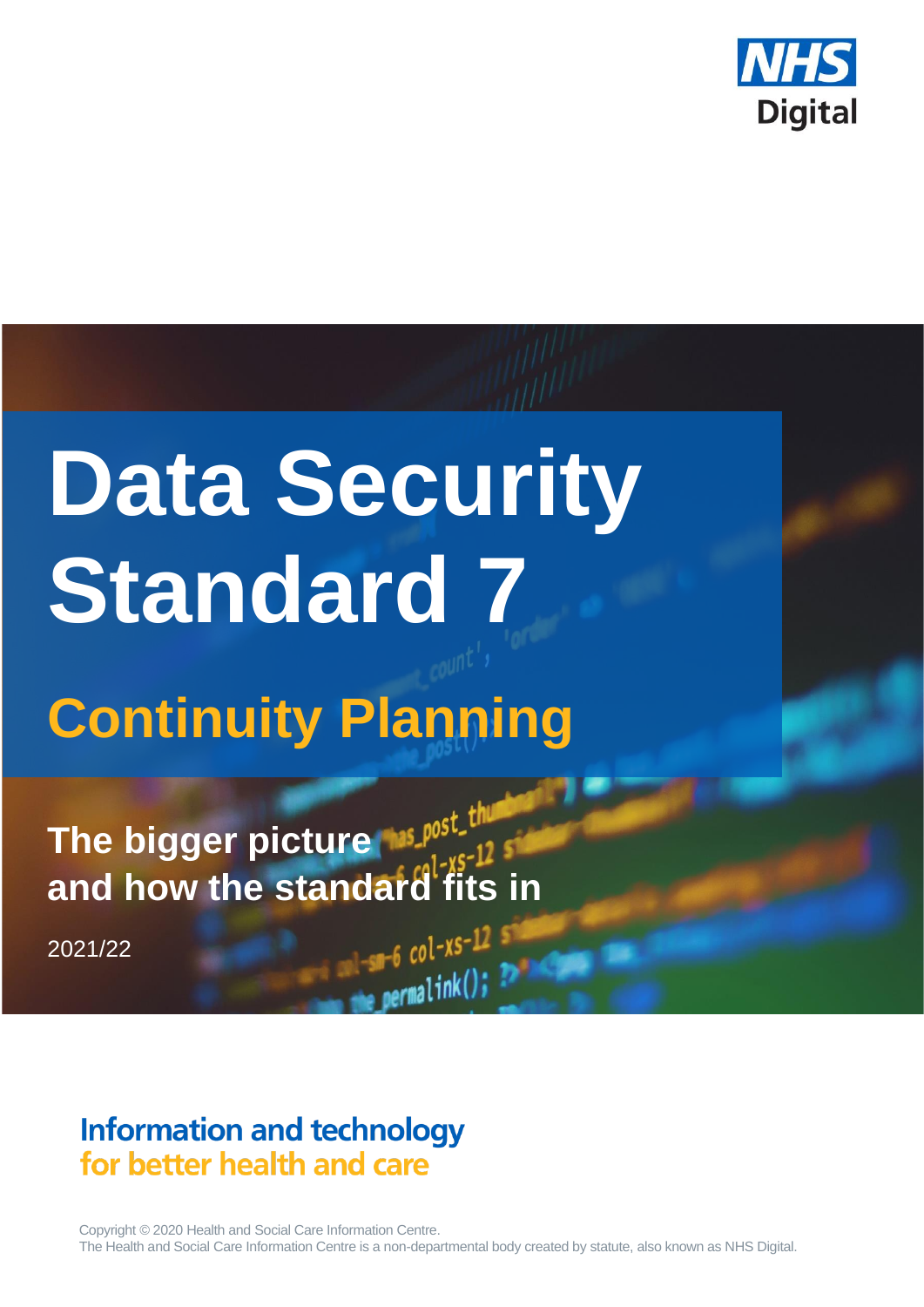## **Contents**

| <b>Overview</b>                                                              | 4              |
|------------------------------------------------------------------------------|----------------|
| <b>Using professional judgment</b>                                           | 5              |
| <b>Know your services</b>                                                    | 6              |
| <b>Business continuity and disaster recovery</b>                             | 7              |
|                                                                              | $\overline{7}$ |
| Definition and background                                                    | 8              |
| A continuity plan for data security incidents<br>Expanding your existing BCP | 8              |
| Expanding existing IT disaster recovery plan                                 | $9\,$          |
| Creating a data security incident plan                                       | 9              |
| Know what you need                                                           | 10             |
| The right tools for the job                                                  | 10             |
| An Intelligence lead security posture                                        | 11             |
| Testing the plan                                                             | 12             |
| Live testing                                                                 | 12             |
| Desktop testing                                                              | 13             |
| Membership of the testing group                                              | 14             |
| The type and volume of scenarios                                             | 15             |
| During the testing                                                           | 15             |
| Post testing                                                                 | 15             |
| You are not alone                                                            | 16             |
| Roles and responsibilities                                                   | 17             |
| Digital contact list                                                         | 17             |
| Press material                                                               | 18             |
| If I could turn back time                                                    | 19             |
| Backup the cloud?                                                            | 20             |
| The 3-2-1 rule                                                               | 20             |
| Appendix 1 -                                                                 | 21             |
| Table of data security level 7 assertions                                    | 21             |
| Appendix 2 -                                                                 | 23             |
| Useful resources                                                             | 23             |
| Appendix 3-                                                                  | 25             |
| Data security scenarios                                                      | 25             |
| Appendix 4 -                                                                 | 27             |
| Example of results of a test                                                 | 27             |
| Appendix 5-                                                                  | 31             |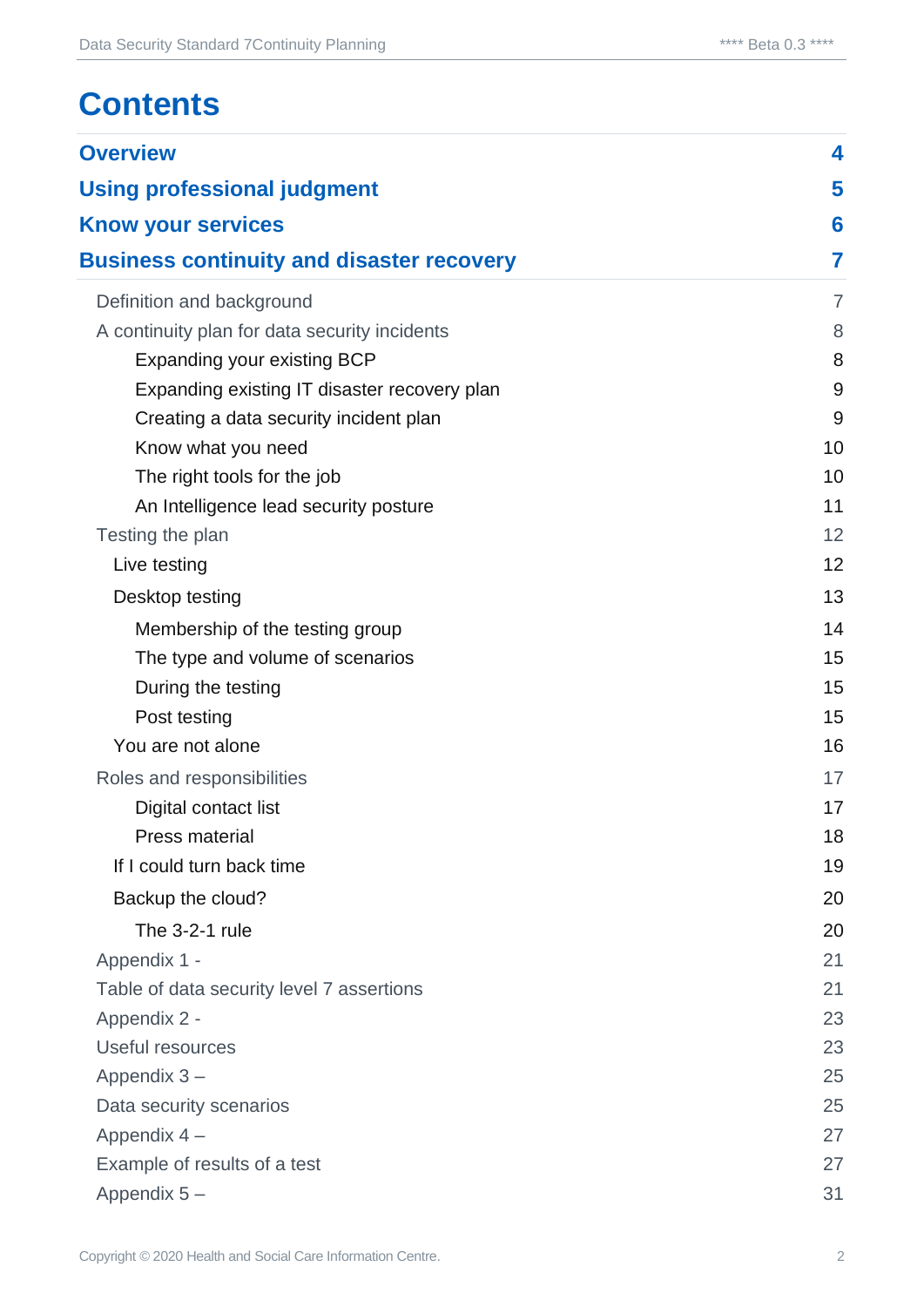#### [The National Data Guardian reports](#page-30-1) 31

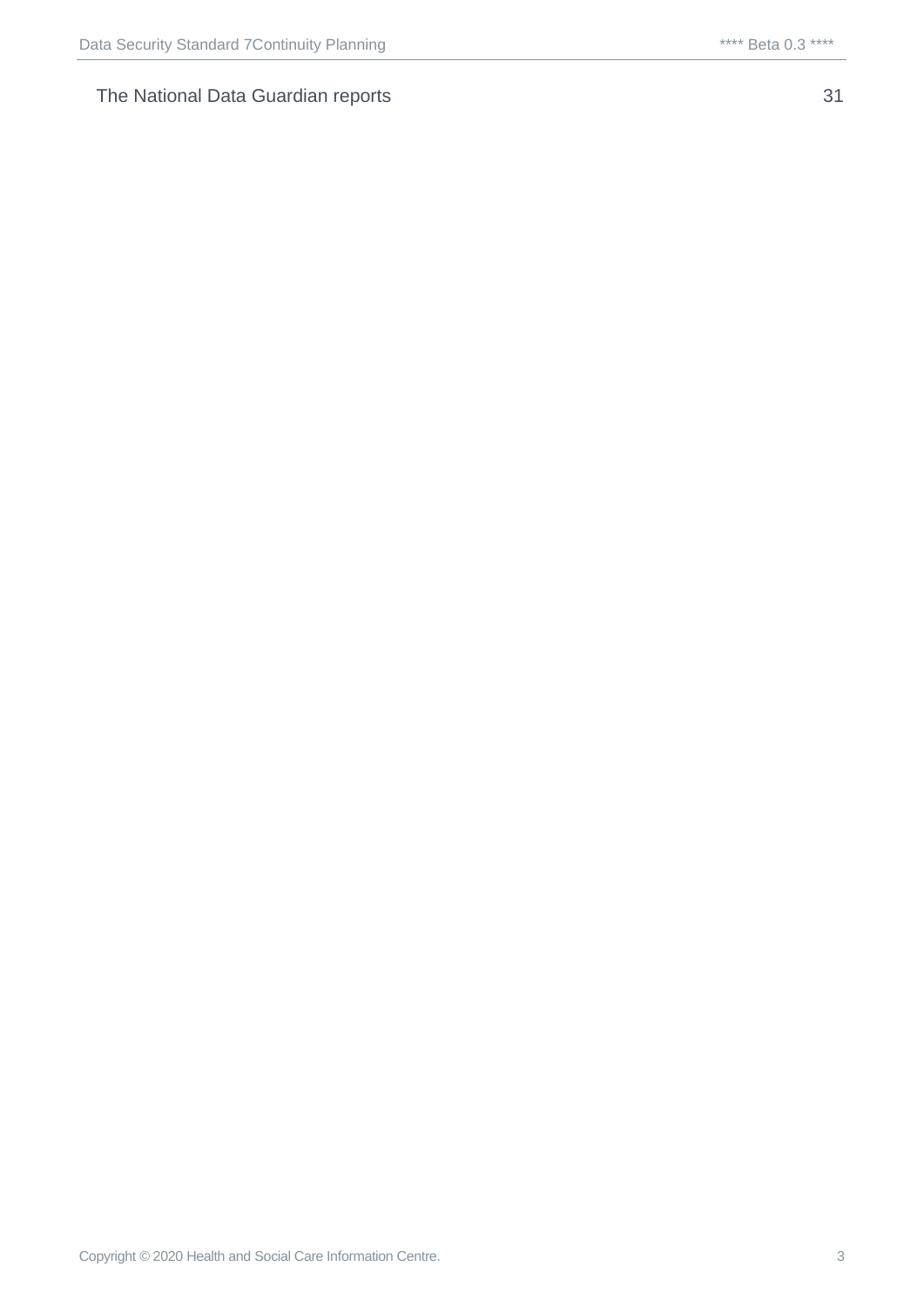## <span id="page-3-0"></span>**Overview**

The National Data Guardian review's data standard 7 states that:

*"A continuity plan is in place to respond to threats to data security, including significant data breaches or near misses, and it is tested once a year as a minimum, with a report to senior management."*

A business continuity exercise is run every year as a minimum, with guidance and templates available from the toolkit. Those in key roles will receive dedicated training, so as to make judicious use of the available materials, ensuring that planning is modelled around the needs of their own business. There should be a clear focus on enabling senior management to make good decisions, and this requires genuine understanding of the topic, as well as the good use of plain English.

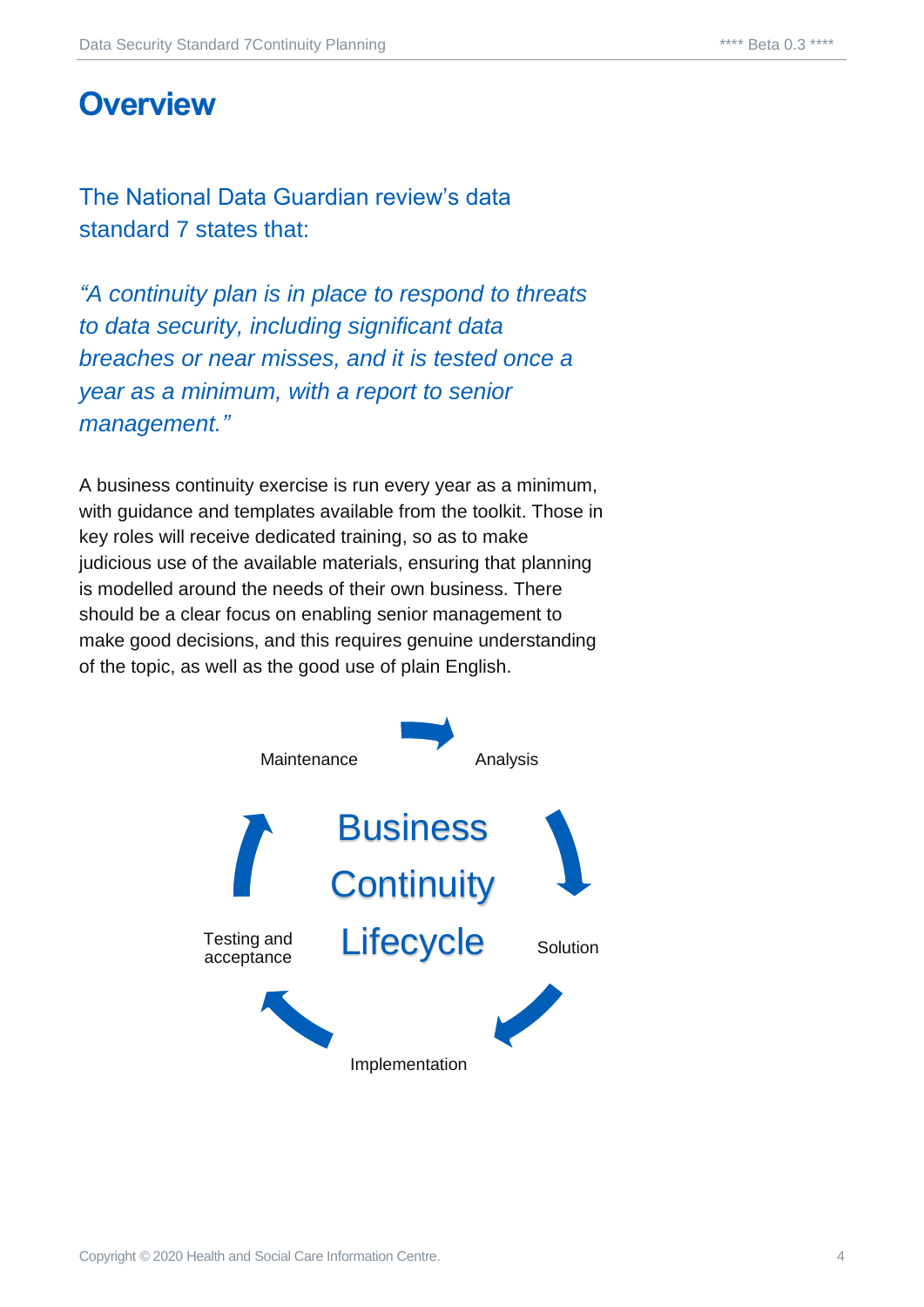## <span id="page-4-0"></span>**Using professional judgment**

The DSPT guidance (audit framework and associated "big picture guides") is not exhaustive. They will not cover every eventually and professional judgement will be required in how the standard is met and audited.

Both sets of guidance endeavour to be vendor agnostic. You may have an excellent vendorsupplied system which is not referred to in the guides. That is not to discount such a system, which should be implemented and audited on its merits.

The required standards have to be achievable to those whose digital maturity is still "developing". As a consequence, some of the measures outlined could be seen as quite manual. This does not mean that more sophisticated measures cannot be implemented.

#### **At times the big picture guides may go further than the audit guides and vice versa. Only the most binary of assertions would lead to one answer. The divergence of guides is either following an implementation theme to the end or the next logical audit artifact**

When implementing or auditing please have regard to the intent of the evidence, assertions, standards and ultimately the whole 10 data security standards themselves. It is not the intention of the DSPT to create tick lists of items to be implemented and audited that bear little resemblance to actual practice.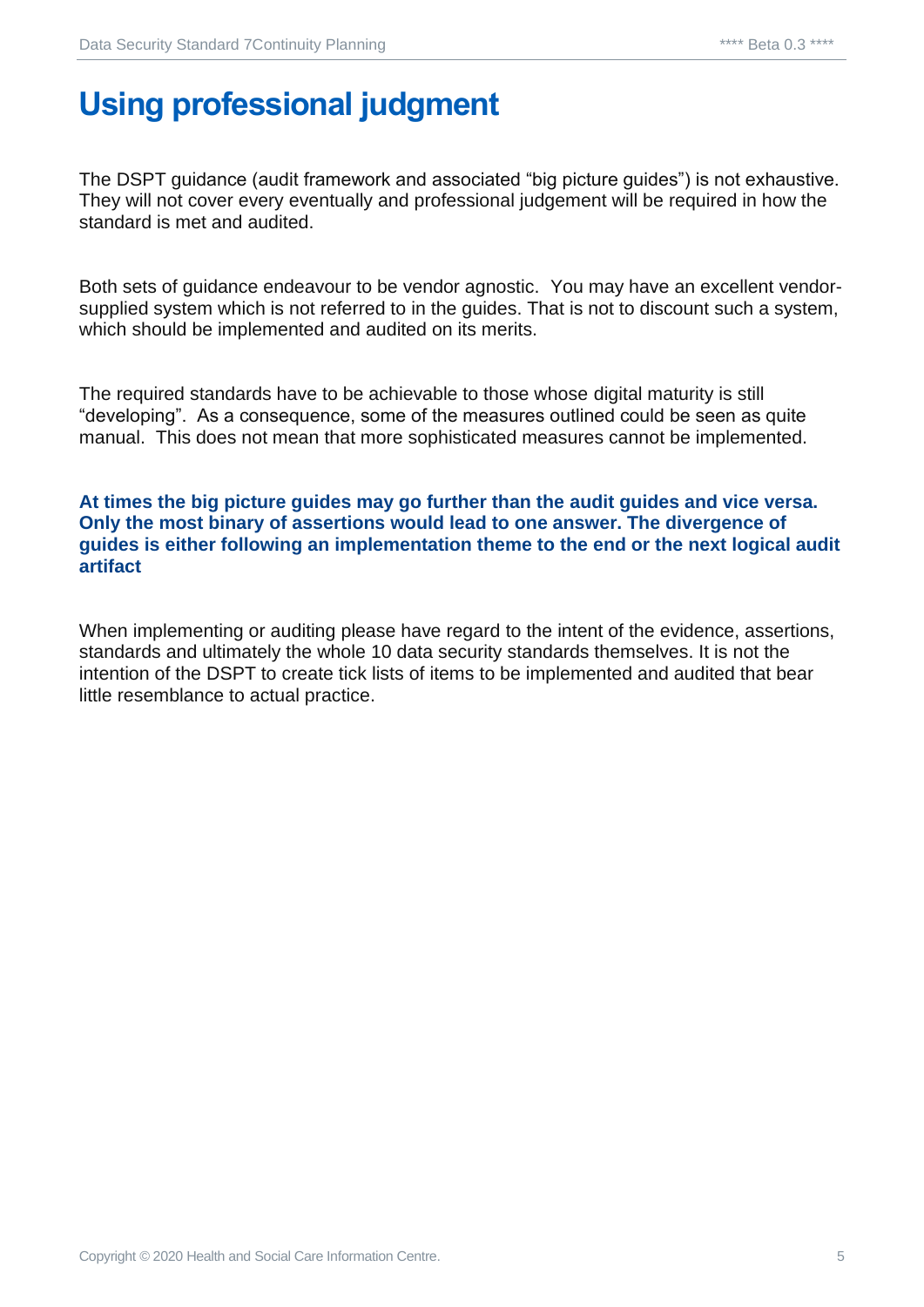## <span id="page-5-0"></span>**Know your services**

In knowing your organisation from a continuity perspective is initially understanding and cataloguing the health and care services your organisation provides. For each of those catalogued services you should know:-

- What technology and services underpin that service in terms of availability and security
- Other dependencies such as power, cooling, data, people and other systems
- The impact of the system being unavailable

For example, looking at a generic clinical service that is underpinned / dependent upon people, processes and technology



Your organisation understands the health and care services it provides.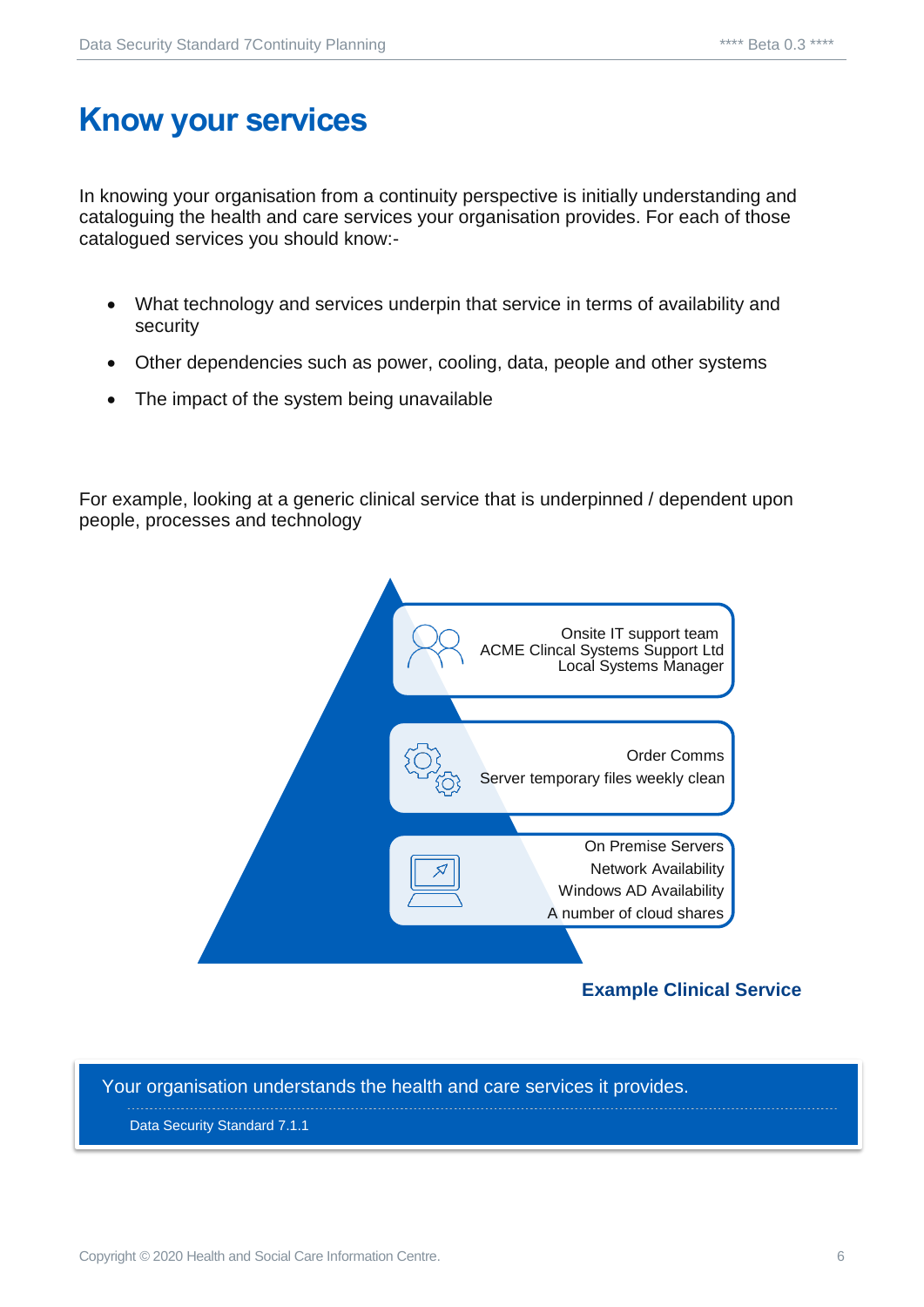## <span id="page-6-0"></span>**Business continuity and disaster recovery**

## <span id="page-6-1"></span>**Definition and background**

The terms business continuity and disaster recovery are often interchanged and sometimes viewed as the same thing. A business continuity plan (BCP) is concerned with how you keep the organisation going and could involve relocation and reshaping services. Disaster recovery is effectively a plan of attack of how you fix the problem and return the organisation back to normality.

In the care system, organisation business continuity tends to focus on:



The global WannaCry cyberattack in May 2017 has reaffirmed the potential for cyber incidents to impact directly on patient care and the need for our health and care system to act decisively to minimise the impact on essential frontline services.

**Your Data: Better Security, Better Choice, Better Care**

**Government Response**

Whereas the IT tends to focus on disaster recovery. With a focus on:

- Identifying IT objectives and timescales
- Priority of recovery
- The recovery team
- Actions for recovery

For smaller organisations, there tends to be one type of plan which would mitigate against their most common risks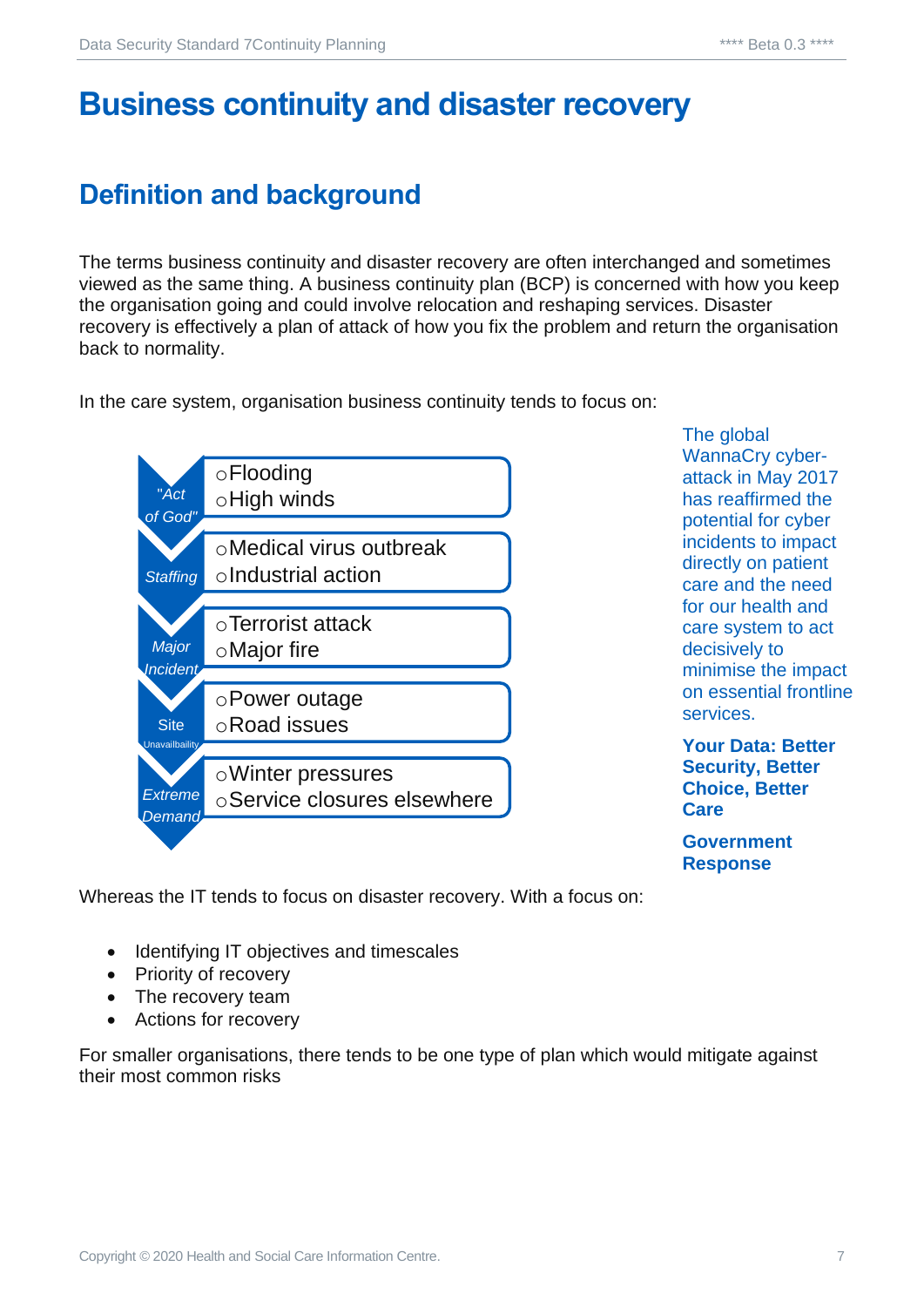## <span id="page-7-0"></span>**A continuity plan for data security incidents**

There are three routes to implementing:



You can expand an all-encompassing BCP to include data security content, alternatively expand your IT disaster recovery plan. However, where possible we would recommend you have a separate data security incident plan.

Whichever route you choose, data security should be included in any plan, even those not related to cyber incidents. For example, where a restored system that may have the full of access control not being in situ.

#### <span id="page-7-1"></span>**Expanding your existing BCP**

Generally, this is for smaller organisations that already have an all-encompassing business continuity plan. You should include sections on data security including what to do, what to avoid and scenarios.

A smaller organisation business continuity plan (a generalised version of the pharmacy BCP in Appendix 2) is contained in full in Appendix 3.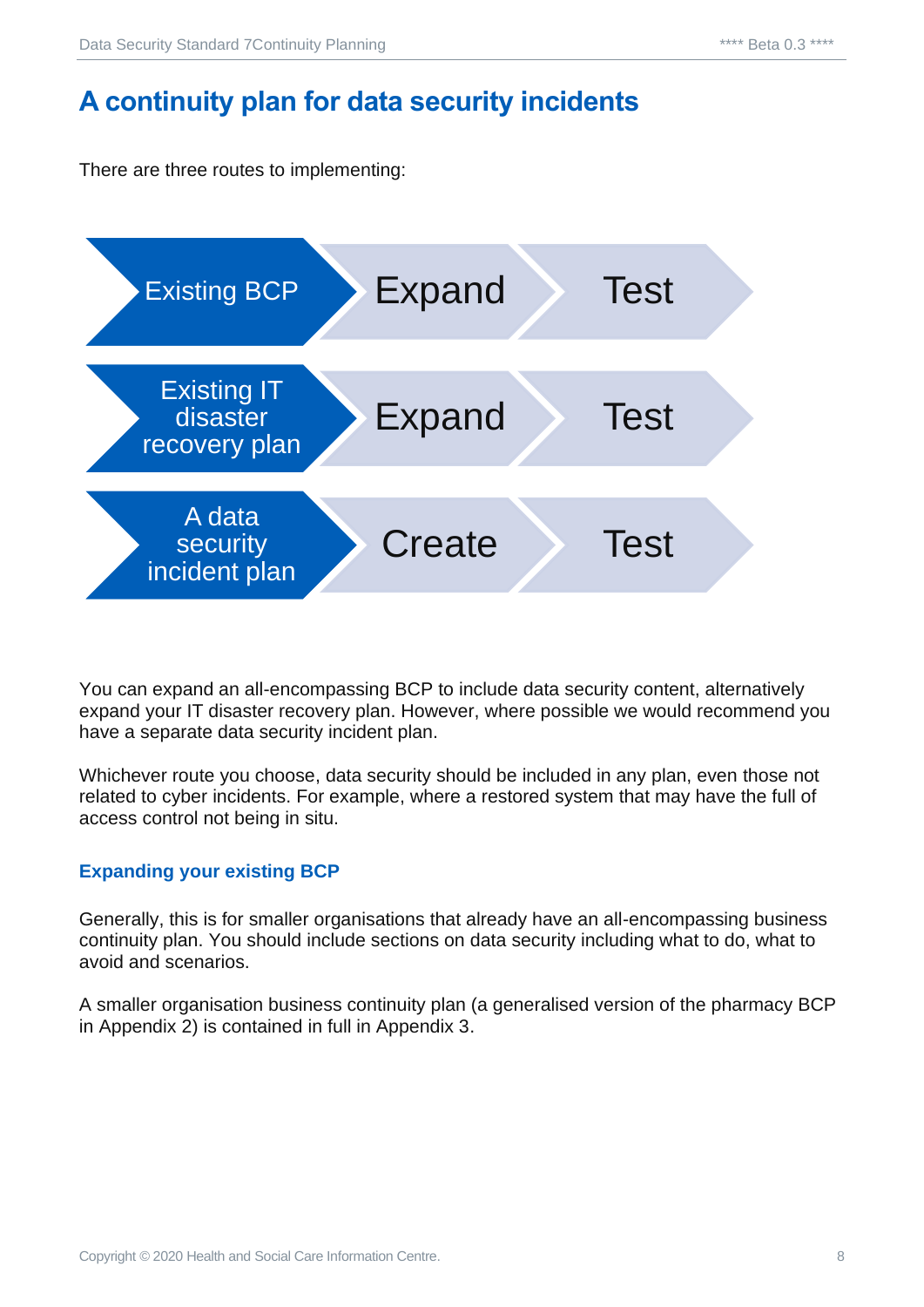#### <span id="page-8-0"></span>**Expanding existing IT disaster recovery plan**

Generally, this is for organisations that have an existing IT disaster recovery plan. The team responsible is a small set of people who would respond to data security incidents as well as the more traditional IT ones. This approach can be useful in dealing with an incident where the initial cause may not be known, such as network problem that could be caused by faulty equipment or a denial of service attack.

It is important data security is featured as prominently as the more traditional causes of incidents and includes as a minimum what to do, what to avoid and scenarios.

Good practice guidelines for business and IT security plans are referenced in Appendix 2.

A set of suggested scenarios for data security testing are contained in Appendix 4.

#### <span id="page-8-1"></span>**Creating a data security incident plan**

For organisations with granularity of roles and sufficient size, we would recommend a separate data security incident plan.

This will allow you to really focus on data security incidents, the actors, [attack surface](https://digital.nhs.uk/services/data-security-centre/cyber-security-glossary#a) basic and sophisticated attacks, the phases of the attack and the response.

There are two examples in Appendix 2:

- the Cyber Security Incident Response Guide by Crest (The Council for Registered Ethical Security Testers) and
- the Computer Security Incident Handling Guide by National Institute of Standards and Technology (NIST) U.S. Department of Commerce.

Whilst both examples are very useful, it is important to note the CREST document is written from a point of view of those wishing to augment their data security response with external help. The NIST quidance in parts can be quite US centric.

Do you have well defined processes in place to ensure the continuity of services in the event of a data security incident, failure or compromise?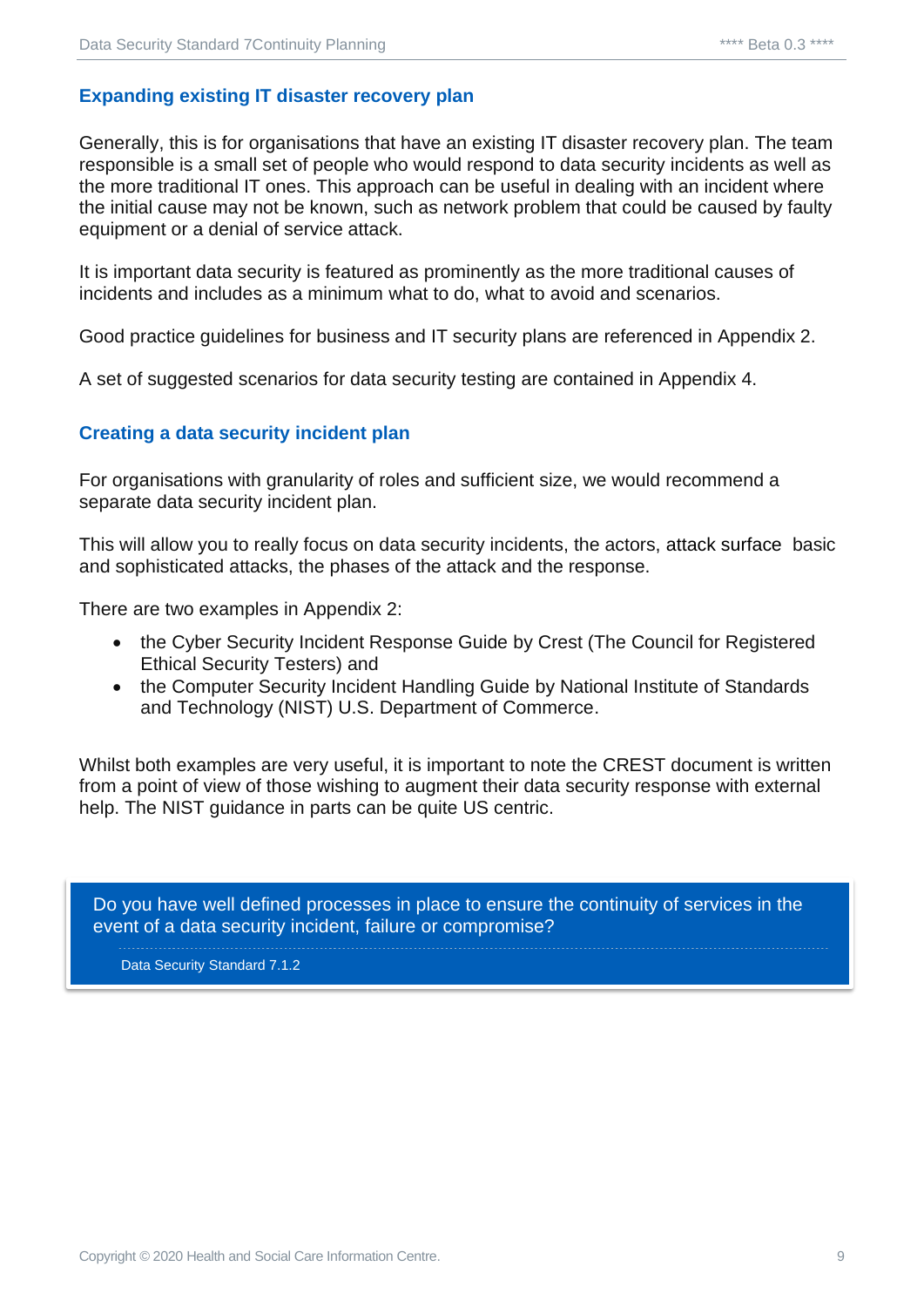#### <span id="page-9-0"></span>**Know what you need**

The length of time it takes to resolve an incident can be prolonged by a lack of knowledge of the resources needed and their availability.

This can be compounded by treating each incident in isolation and in a bespoke way rather than using lessons learned and shared resources.

The resources can be people and one widely used method is to formally set up an incident response team. This will generally be a multidisciplinary IT team which can tackle a range of incidents ranging from hardware / network failure to a large-scale malware outbreak.

It can be obvious when you need data security and protection resources to tackle a malware outbreak as it is seen as cyber issue. However, some issues not readily seen as data security and protection due to their nature e.g. server hardware failure, could bring about data security and protection challenges in their resolution.

For example, when commissioning a new server to replace the failed one, the understandable emphasis is to return the service back online with expediency and perhaps take a few short cuts (such as minimum patching, hardening and open file rights). Or it may be tempting to temporarily store file shares in the cloud during remediation, however no assessment may have been made of any legal data protection and contractual obligations before doing so.

#### <span id="page-9-1"></span>**The right tools for the job**

Just like any repair, having the right physical and digital tools at your disposal in a timely fashion can make all the difference. Having a "grab bag" containing items such as switch, networks, diagnostic laptop (with server / network analysis software), usb drives with boot diagnostic software etc can be useful.

Careful consideration on how many grab bags are required and where they should be located. i.e. storing them all on your main site which may have restricted access during an emergency would not be wise.

Public cloud can be a very useful resource (given its high availability and location independence) for machine images, restoration data and diagnostic software.

Whatever method you use to store your restoration resources, remember it is important that you are licensed for the software, that any data stored is secured and processed in a safe manner and that it is as up to date as it needs to be.

You understand the resources and information that will likely be needed to carry out any required response activities, and arrangements are in place to make these resources available.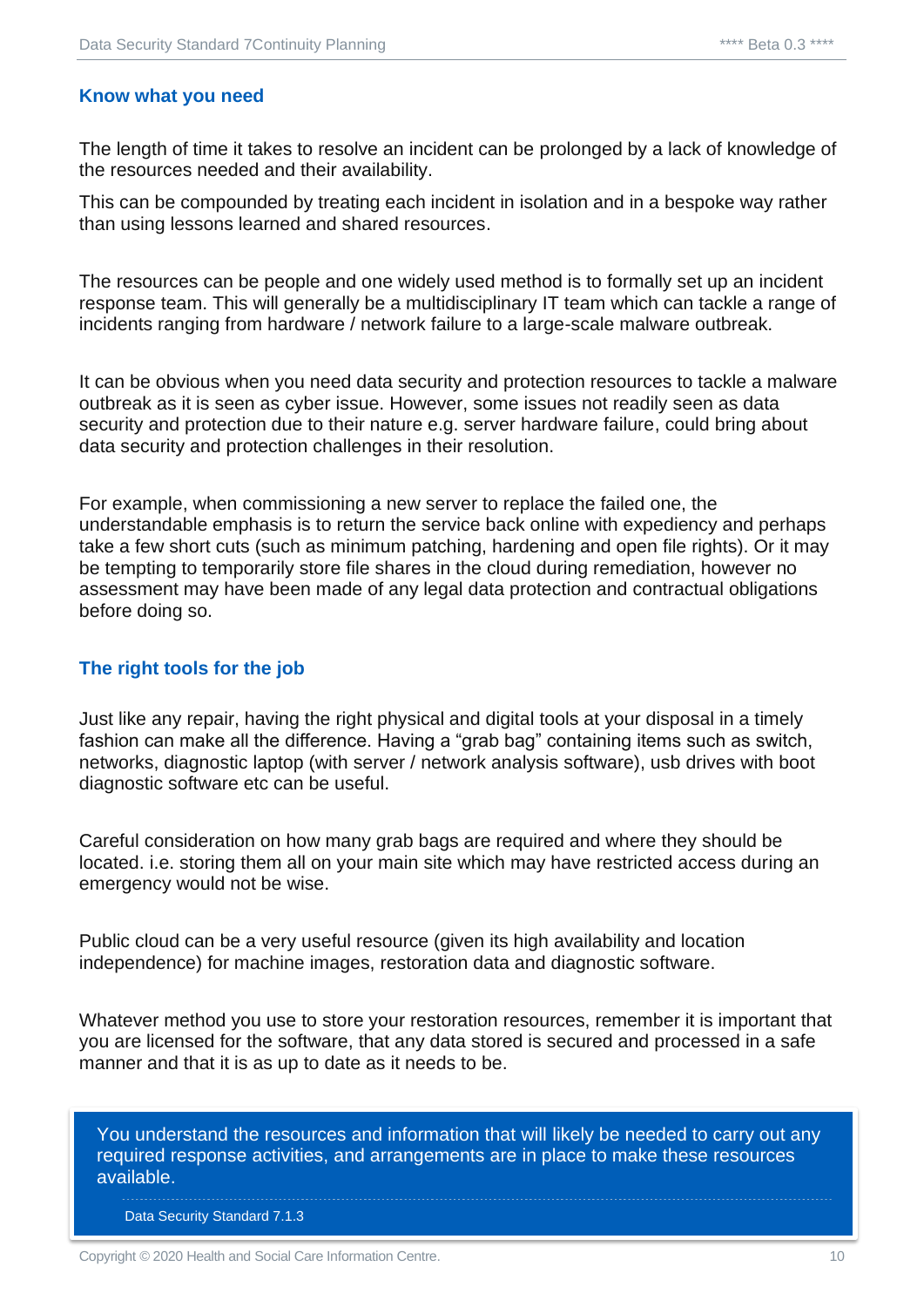#### <span id="page-10-0"></span>**An Intelligence lead security posture**

You should be horizon scanning via the NHS Cyber alerts portal, the Cyber Associates Network (CAN) and other sources in order to make temporary changes to your security posture.

For example, a developing situation with a widespread convincing phishing campaign that delivers a highly disruptive piece of malware could temporarily trigger: -

- A targeted awareness campaign
- A temporary freeze on optional updating
- Blocking certain categories of websites
- Elevated rights being restricted to a small cohort
- Certain network segments with at risk systems (medical devices etc) being completely separated from the corporate network

Once the event has passed these, more draconian measures would be repelled.

You use your security awareness, e.g. threat intelligence sources, to make temporary security changes in response to new threats, e.g. a widespread outbreak of very damaging malware.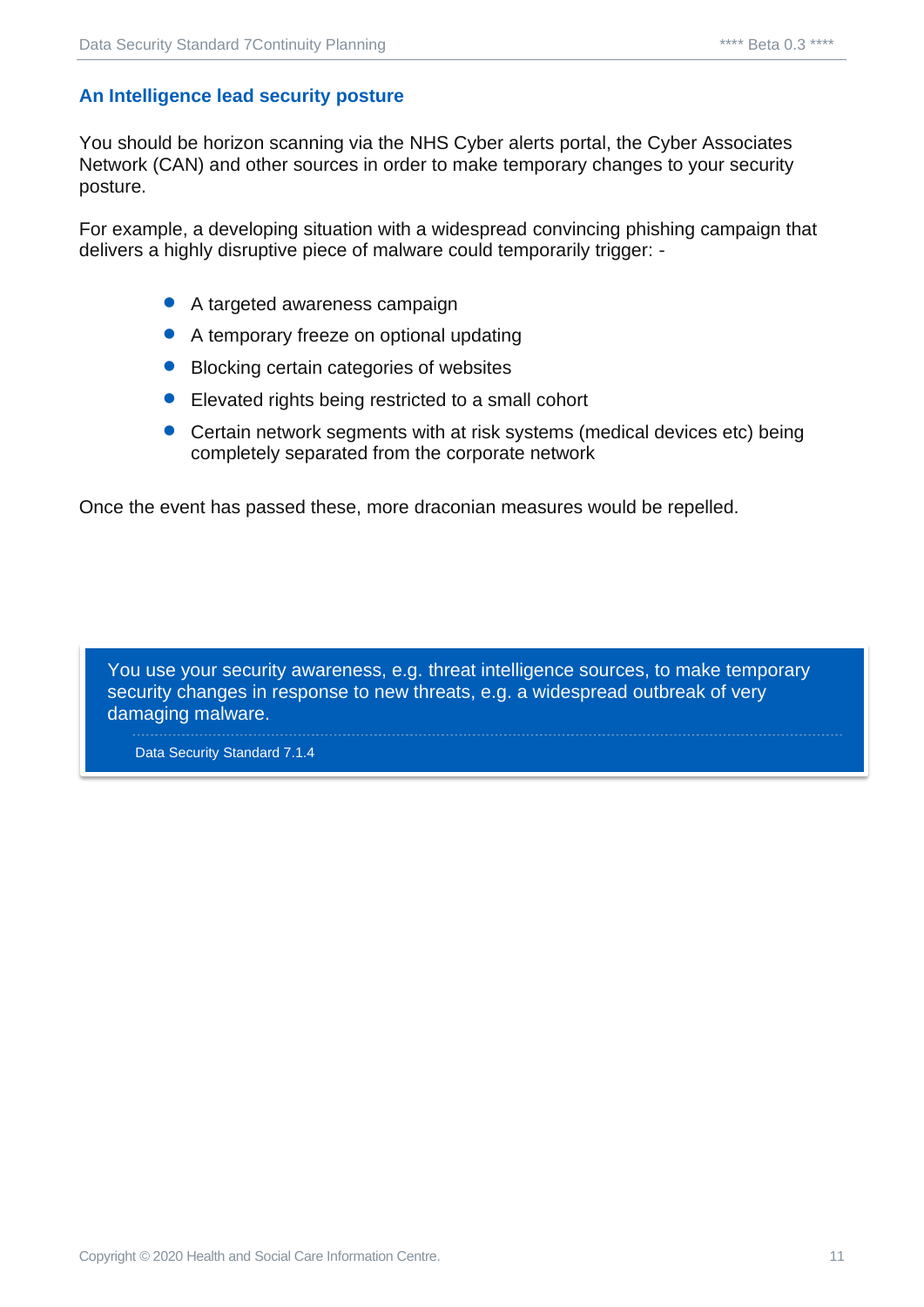## <span id="page-11-0"></span>**Testing the plan**

Testing the plan can generally be done in two ways - through live testing (simulation / active testing) or through desktop-based scenarios.



#### <span id="page-11-1"></span>**Live testing**

This can take the form of more active penetration test with a threat actor with a defined target, e.g. bring down a system.

The testing can take place in a live environment or sand pit. It is important that if undertaking the testing in a live environment that you are confident the live environment will not be negatively affected. Conversely, if using a simulated / sand pit environment, it is important that it is a true reflection of a live environment to be representative.

The person undertaking the role of the threat actor should not be the person who would normally be on the incident response team and would normally not have "insider knowledge". Unless the scenario is of a disgruntled former employee.

Any live test does have many limitations as it must occur at a known time when the response team is already gathered, and the effect would have to be detected by the team. In a real scenario the time of the event will be unknown, and effects may not be flagged.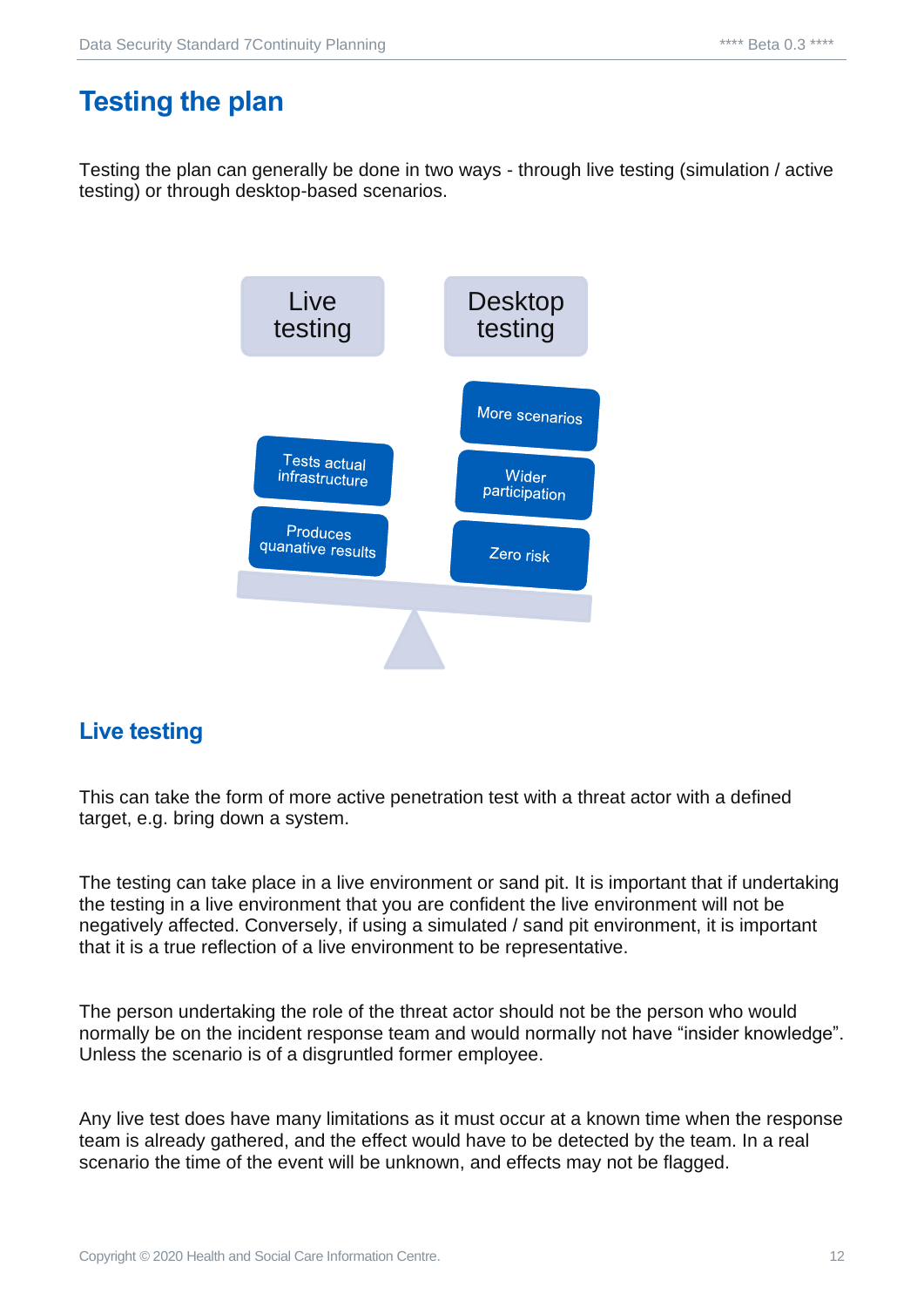#### <span id="page-12-0"></span>**Desktop testing**

This should form a realistic scenario and a frank and honest appraisal of your response. The goal of desktop testing if to identify gaps in your response in terms of people, processes and technology. These gaps should inform improvement actions that help your future response to any data security incidents.

These test(s) need to occur at least annually and have board level representation.

It is highly recommended that you utilise National Cyber Security Centre (NCSC)' Exercise in a Box' for desktop testing.

Exercise in a Box is an online tool from the NCSC that helps organisations test and practise their response to a cyber attack.

- It is completely free and you don't have to be an expert to use it.
- The service provides exercises, based around the main cyber threats, which an organisation undertake in its own time, in a safe environment, as many times as it needs to.
- It includes everything you need for setting up, planning, delivery, and postexercise activity, all in one place.
- To use Exercise in a Box you need to register for an account, which enables the provision of a tailored report, helping organisations identify their next steps and pointing toward guidance that is most relevant for the organisation.

<https://www.ncsc.gov.uk/information/exercise-in-a-box>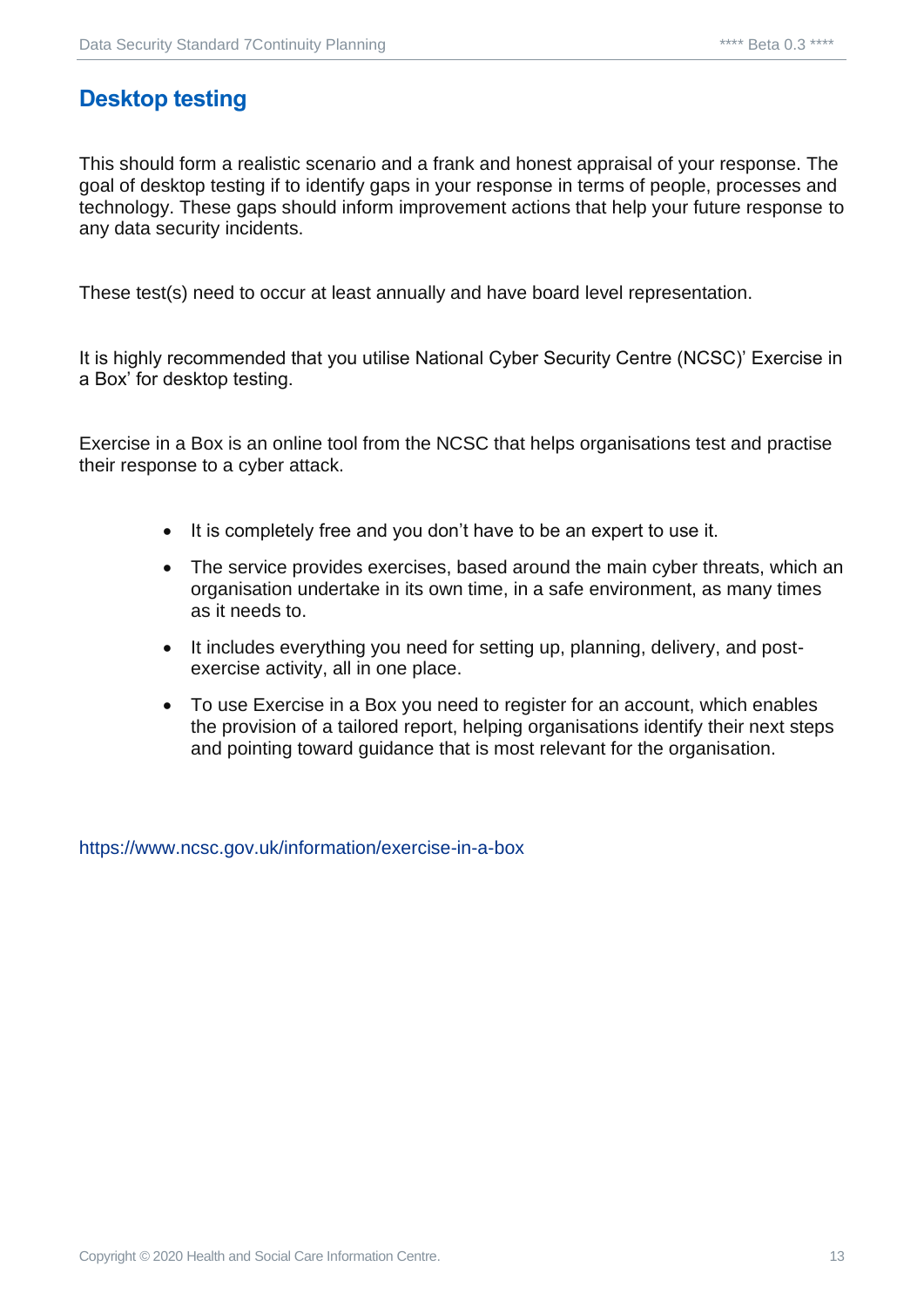#### <span id="page-13-0"></span>**Membership of the testing group**

It is recognised that the exact makeup will vary and be dependent on the size and nature of the organisation. The table below makes some recommendations of the type of roles, with an understanding that some roles may be merged.

| <b>Role</b>                                         | <b>Description</b>                                                                                                                                                                                                                                                                                                      |
|-----------------------------------------------------|-------------------------------------------------------------------------------------------------------------------------------------------------------------------------------------------------------------------------------------------------------------------------------------------------------------------------|
| Board level member                                  | Mandatory, allows board to be informed                                                                                                                                                                                                                                                                                  |
| External chair / adjudicator                        | Someone independent from your organisation<br>who is not involved in the incident response.<br>They would have some experience in this area<br>(such as your counterparts from a neighbouring<br>organisation). They would deliver the scenario,<br>respond to queries and develop the scenario<br>based on the answers |
| Information / data security / IG                    | Specialist in data security and protection                                                                                                                                                                                                                                                                              |
| Head / director IT                                  | The person responsible for IT in your<br>organisation                                                                                                                                                                                                                                                                   |
| <b>CCIO (Chief Clinical Information</b><br>Officer) | To understand the clinical impact of incidents                                                                                                                                                                                                                                                                          |
| Network manager                                     | Specialist responsible for network infrastructure                                                                                                                                                                                                                                                                       |
| Server manager                                      | Specialist responsible for server infrastructure                                                                                                                                                                                                                                                                        |
| Service desk manager                                | Responsible for the help desk service                                                                                                                                                                                                                                                                                   |
| Desktop manager                                     | Responsible for team of desktop technicians                                                                                                                                                                                                                                                                             |

An example of an attendance sheet is shown in Appendix 5

Exercise scenarios should be based on incidents experienced by your and other organisations, or are composed using threat intelligence.

This should be since 1st July 2021 with active board and business representation.

Explain how your data security incident response and management plan has been tested to ensure all parties understand their roles and responsibilities as part of the plan.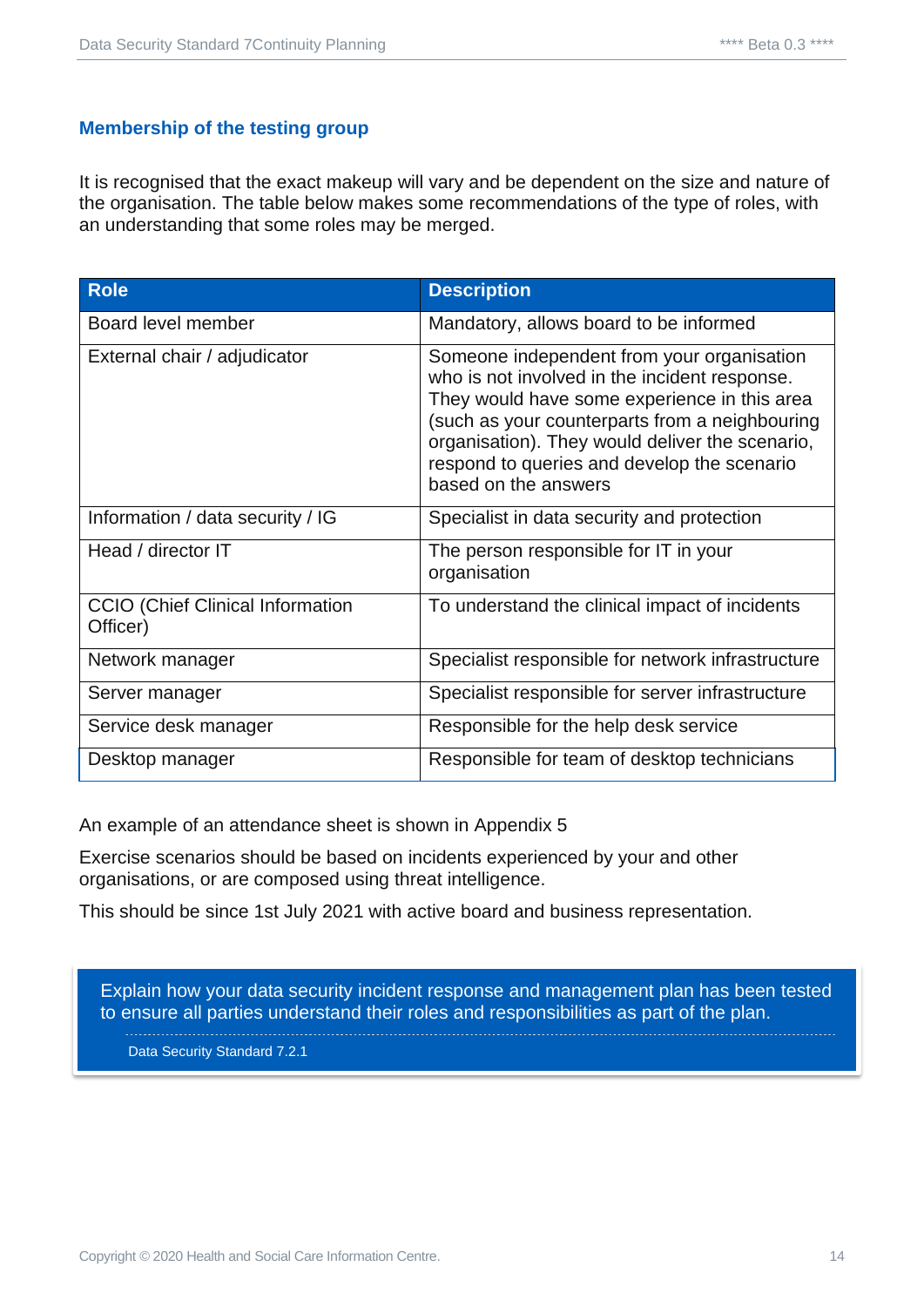#### <span id="page-14-0"></span>**The type and volume of scenarios**

The type of scenarios should be related to the most likely data security incidents. Some suggestions for the type of incidents are included in Appendix 4. Three of the most likely scenarios should be undertaken.

#### <span id="page-14-1"></span>**During the testing**

During the test, the scenario should be explained to the incident team with replies and queries logged. The chair should probe the answer, not taking the response at face value, and develop the scenario. The intention, like any testing, is to identify areas for improvement. An example of a log of test is shown in Appendix 5.

Where you find gaps, you should log them (together with a name to look at them), however the exercise should not be overtaken by solutions analysis. The primary purpose is to identify a gap and then move on.

#### <span id="page-14-2"></span>**Post testing**

Post testing a full action plan should be drawn up with allocated names and dates. This should be followed up. An example action plan is contained in Appendix 5.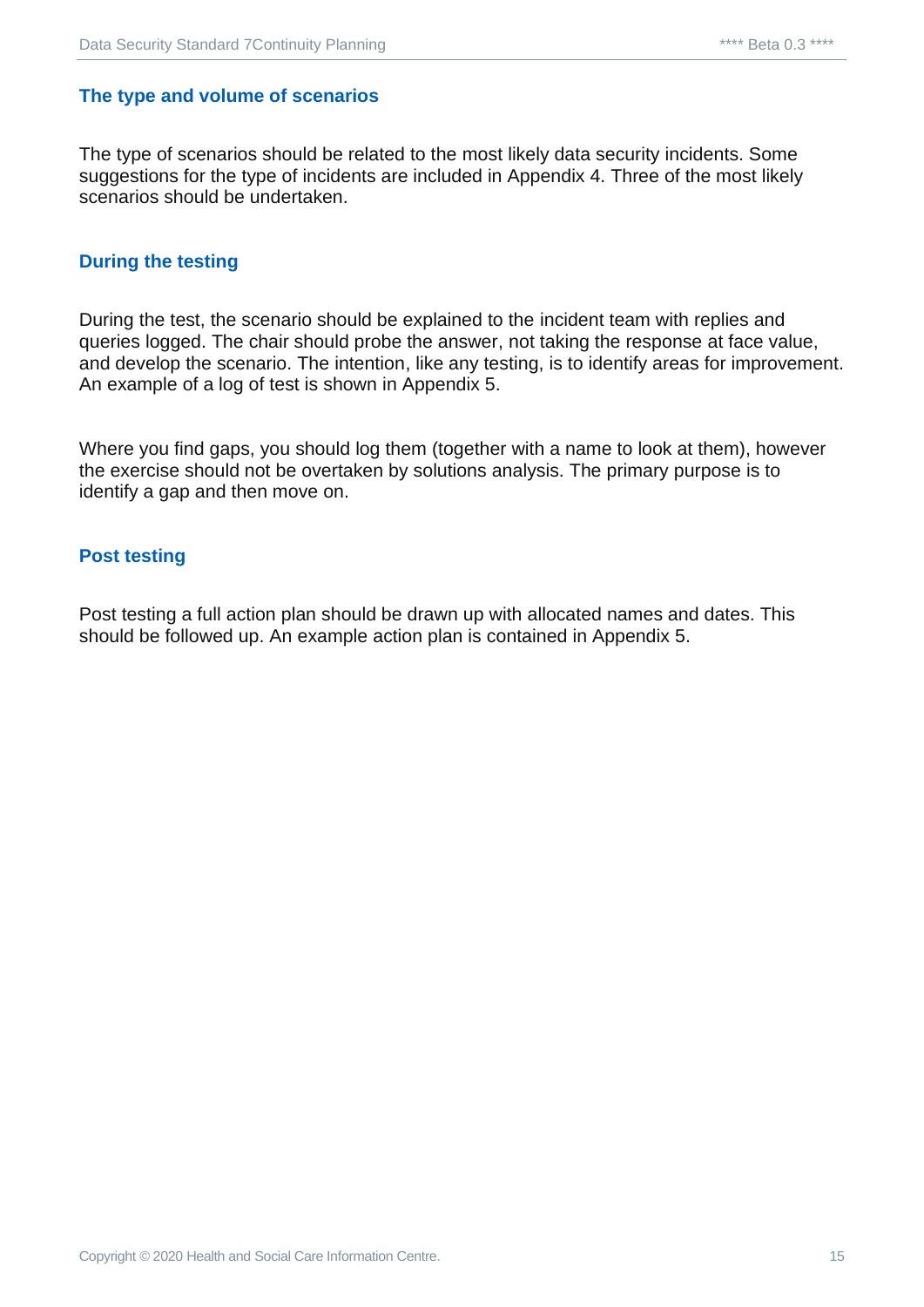#### <span id="page-15-0"></span>**You are not alone**

Data security incidents when discovered can be daunting and it can be tempting to implement blanket controls. Your immediate response can either help remediate or worsen the situation.

It is important that you engage with NHS Digital (for an NHS body) or a Cyber Incident Response company where appropriate. They will have experience and a pool of resources to assist you.

On discovery of an incident, mitigating measures shall be assessed and applied at the earliest opportunity, drawing on expert advice where necessary.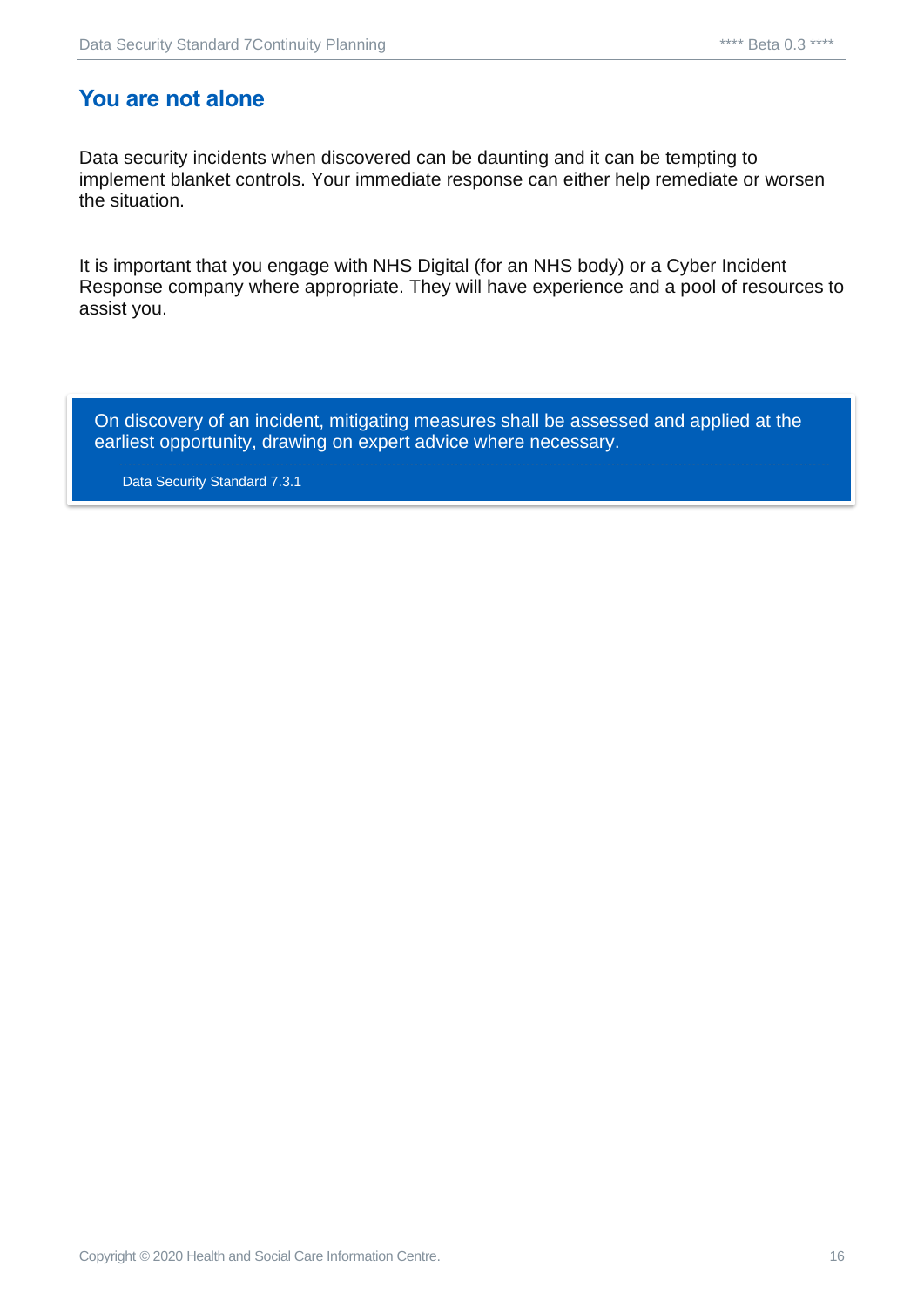### <span id="page-16-0"></span>**Roles and responsibilities**

In the event of invoking the plan, it is essential that team members can be contacted and assemble the response team.

Therefore, there is a mandate that a hard copy of the contacts for the response team is kept securely and kept up to date. It is important that it is also known when it was last updated and printed.

Consideration should be given to where the copy of the contact list is located, especially in a scenario that affects access to the site (i.e. the same list used for IT disaster recovery).

The contact list should be reviewed and updated at intervals. When updated the contact list should be reprinted.

All emergency contacts are kept securely, in hardcopy and are up-to-date.

Data Security Standard 7.3.2

#### <span id="page-16-1"></span>**Digital contact list**

It is recognised that not every incident will require accessing a "last resort" hardcopy contact list. Storing on a source outside your network (such as NHS Mail / Cloud) which is accessed from any device can seem attractive. You will need to ensure the location / security of the service is compatible with trust and national guidance. However, digital storage should be additional and not a replacement for hard copy storage.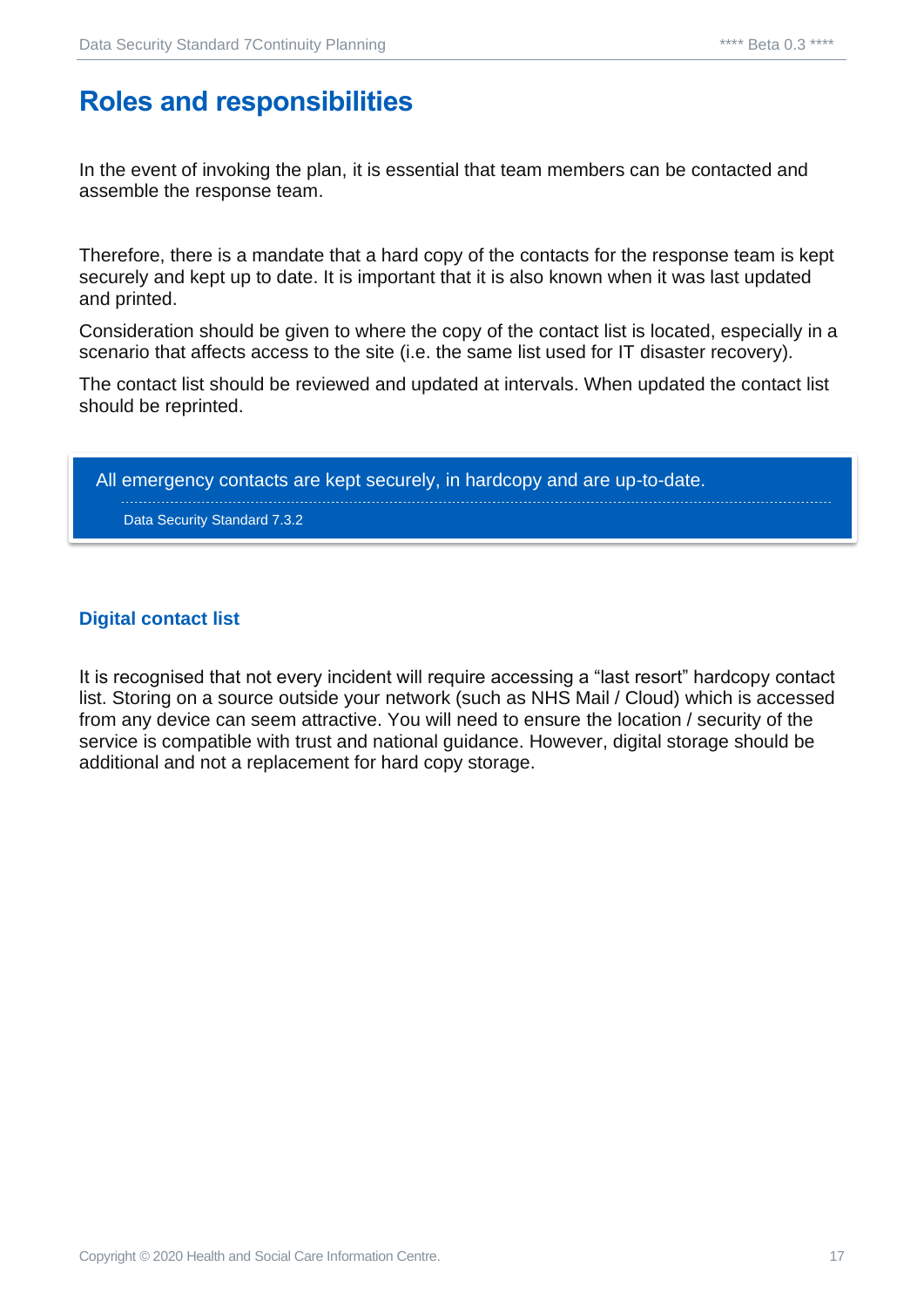#### <span id="page-17-0"></span>**Press material**

A draft press statement(s) should be drawn up in conjunction with your communications team to speed up the press response and ensure consistency.

There is a commercial sector link on how to handle the media following a cyber-attack in Appendix 2. This provides some key points to consider when crafting skeleton statements.

These should be reviewed and updated on a regular basis.

Are draft press materials for data security incidents ready? Data Security Standard 7.3.3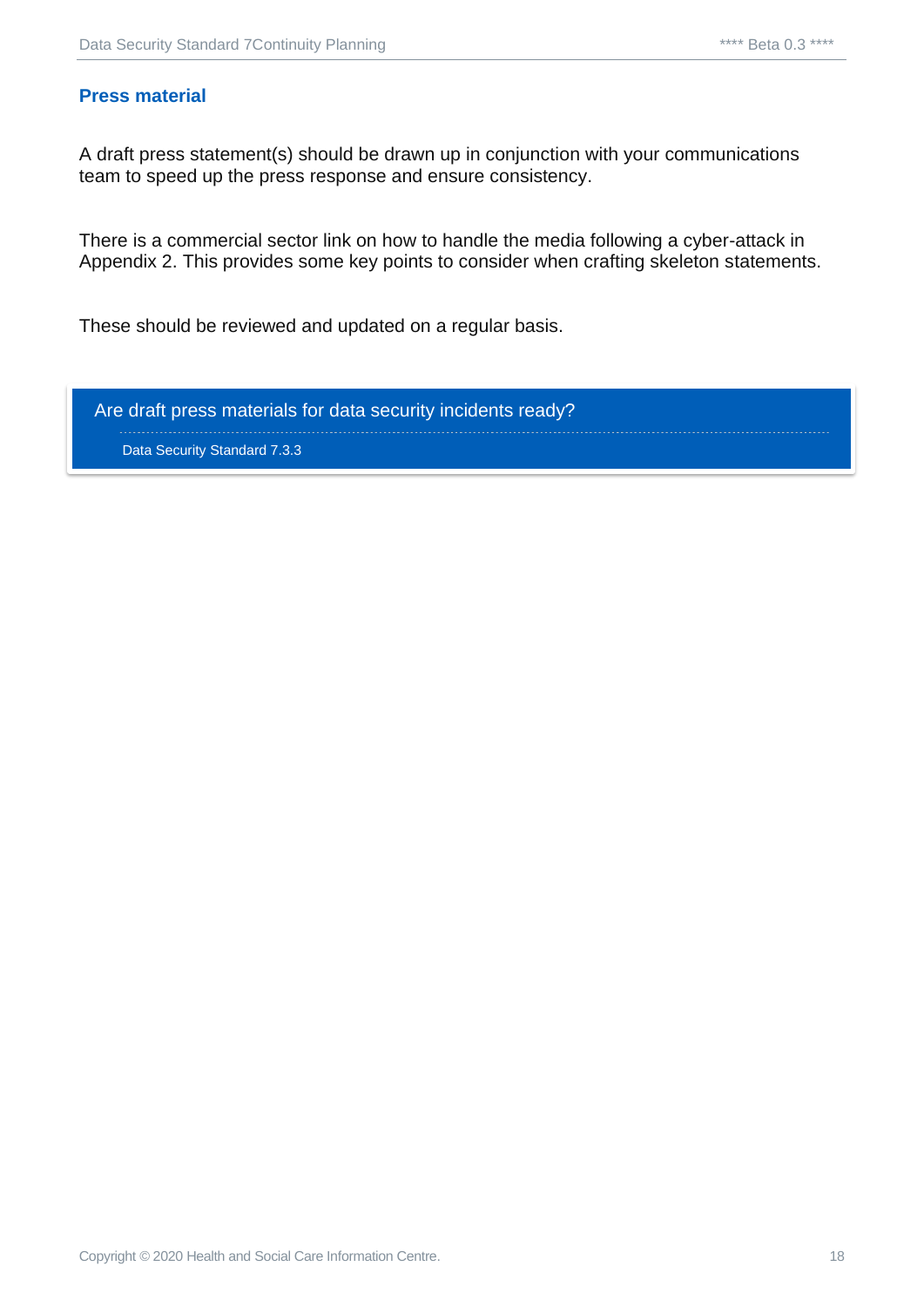#### <span id="page-18-0"></span>**If I could turn back time**

Backing up to a different source has been a standard method of recovery for decades. However, when needed during an incident some organisations have found that restoring a backup has proven difficult and this has prolonged the time to return to business as usual.

This can be for a variety of reasons:

- Overused / old media
- Corrupt catalogue
- Bad image files
- Multiple complex restores required (full and then a large number incrementals)
- Backup didn't occur / backed up the wrong system
- Nowhere to store the restore
- Networked disk-based storage being unavailable due to the nature of the incident

For all these reasons and more, it is important that you can have confidence in the recovery of essential service through testing, documenting and routinely reviewing.

The testing should be representative of the service / system in focus and not based on routine smaller scale requests or an old live incident. For example, a routine restore of single mailbox for a returning member of staff would not be considered as enough confidence to restore a whole email system.

Whether to use live or test systems should be determined on risk and whether the test system is sufficiently representative of the live system to make the testing valid.

Just as important as the tests themselves is documenting how to restore the system as well as any issues found during the test and the plan to rectify them.

The testing frequency should be routinely periodic especially after any major change in the system / service.

Do you test your backups regularly to ensure you can restore the service from a backup?

Data Security Standard 7.3.5

Suitable backups of all important data and information needed to recover the essential service are made, tested, documented and routinely reviewed.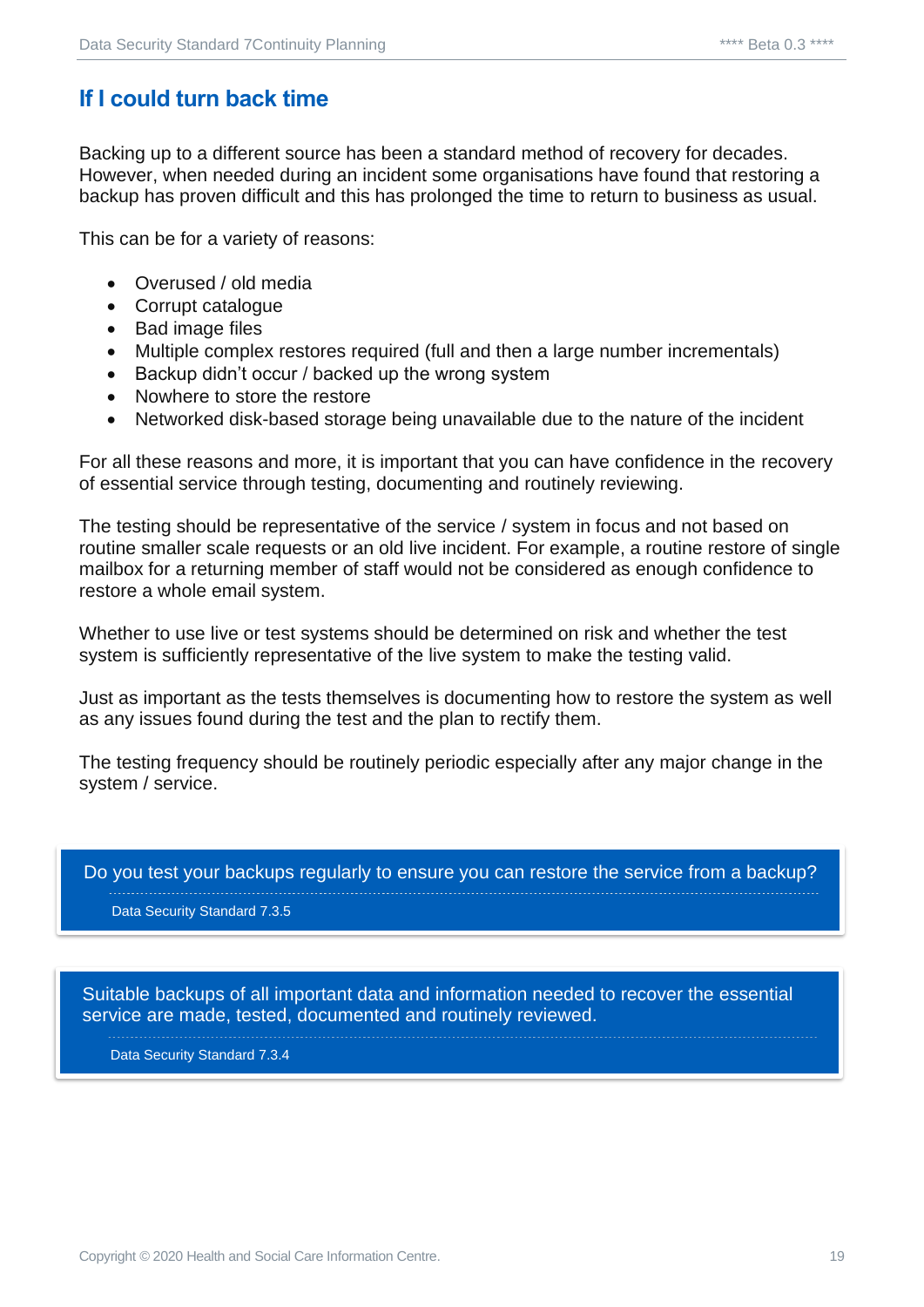#### <span id="page-19-0"></span>**Backup the cloud?**

With traditional on-premise servers, there is a classical model of backup to an offline device / media (generally tape) using a backup technique with full/ incremental backup cycles such and grandfather-father-son rotation.

This ensured you go back to multiple points in time to restore your data and thus providing redundancy if your latest backup was corrupt.

Move forward to the cloud online world and with near 100% uptime with replication between multiple locations availability and therefore backups are seen as entirely the cloud provider's responsibility.

However, it is entirely possible for the cloud provider to have 100% uptime with your critical databeing up to date and replicated but you are not able to access it.

This can happen where ransomware can encrypt not only the physically connected drives but also network drives that can be cloud hosted.

This can lead to a situation where your critical data is encrypted and this is replicated in real time to all the instances of that data. Not having any other copies of the data and being entirely reliant on the cloud provider.

#### <span id="page-19-1"></span>**The 3-2-1 rule**

Nothing to do with an 80s gameshow but a technique to keep your data safe i.e. Have at least 3 copies, on 2 devices, and 1 offsite

See<https://www.ncsc.gov.uk/blog-post/offline-backups-in-an-online-world>

Are your backups kept securely and separate from your network ('offline'), or in a cloud service designed for this purpose?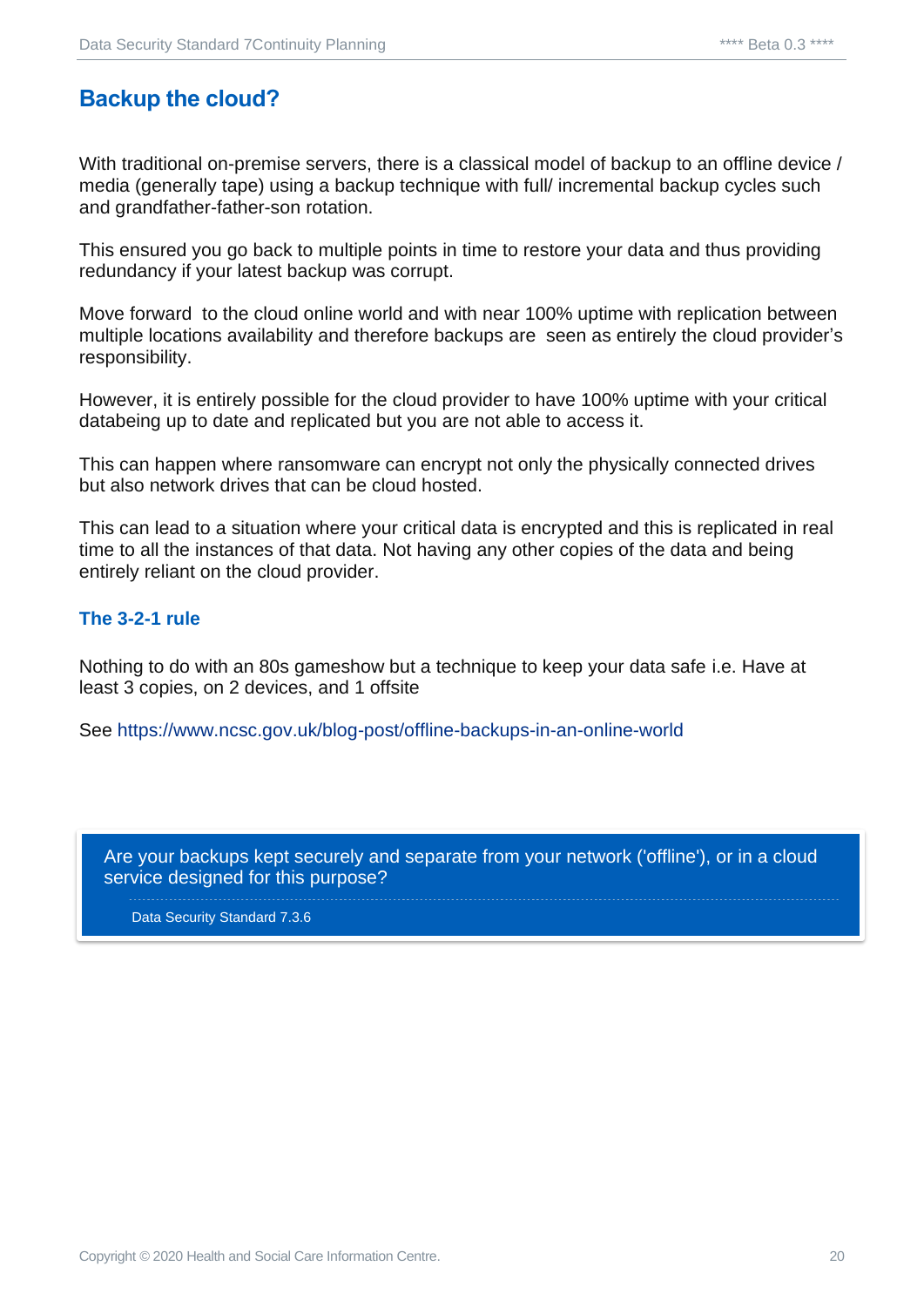## <span id="page-20-0"></span>**Appendix 1 -**

## <span id="page-20-1"></span>**Table of data security level 7 assertions**

| <b>Assertion</b>                                                                                                                     | Sub<br><b>Assertion</b> | <b>Evidence</b>                                                                                                                                                                                     |  |
|--------------------------------------------------------------------------------------------------------------------------------------|-------------------------|-----------------------------------------------------------------------------------------------------------------------------------------------------------------------------------------------------|--|
| <b>7.1 Organisations</b><br>have a defined,<br>planned and                                                                           | 7.1.1                   | Your organisation understands the health<br>and care services it provides.                                                                                                                          |  |
| communicated<br>response to Data<br>security incidents<br>that impact<br>sensitive<br>information or key<br>operational<br>services. | 7.1.2                   | Do you have well defined processes in<br>place to ensure the continuity of services<br>in the event of a data security incident,<br>failure or compromise?                                          |  |
|                                                                                                                                      | 7.1.3                   | You understand the resources and<br>information that will likely be needed to<br>carry out any required response activities,<br>and arrangements are in place to make<br>these resources available. |  |
|                                                                                                                                      | 7.1.4                   | You use your security awareness,<br>e.g. threat intelligence sources, to make<br>temporary security changes in response<br>to new threats, e.g. a widespread<br>outbreak of very damaging malware.  |  |
| 7.2 There is an<br>effective test of<br>the continuity plan<br>and disaster<br>recovery plan for                                     | 7.2.1                   | Explain how your data security incident<br>response and management plan has been<br>tested to ensure all parties understand<br>their roles and responsibilities as part of<br>the plan.             |  |
| data security<br>incidents.                                                                                                          | 7.2.2                   | From the business continuity exercise,<br>explain what issues and actions were<br>documented, with names of actionees<br>listed against each item.                                                  |  |
| 7.3 There is an<br>effective test of<br>the continuity plan<br>and disaster<br>recovery plan for<br>data security<br>incidents.      | 7.3.1                   | On discovery of an incident, mitigating<br>measures shall be assessed and applied<br>at the earliest opportunity, drawing on<br>expert advice where necessary.                                      |  |
|                                                                                                                                      | 7.3.2                   | All emergency contacts are kept securely,<br>in hardcopy and are up-to-date.                                                                                                                        |  |
|                                                                                                                                      | 7.3.3                   | Are draft press materials for data security<br>incidents ready?                                                                                                                                     |  |
|                                                                                                                                      | 7.3.4                   | Suitable backups of all important data and<br>information needed to recover the                                                                                                                     |  |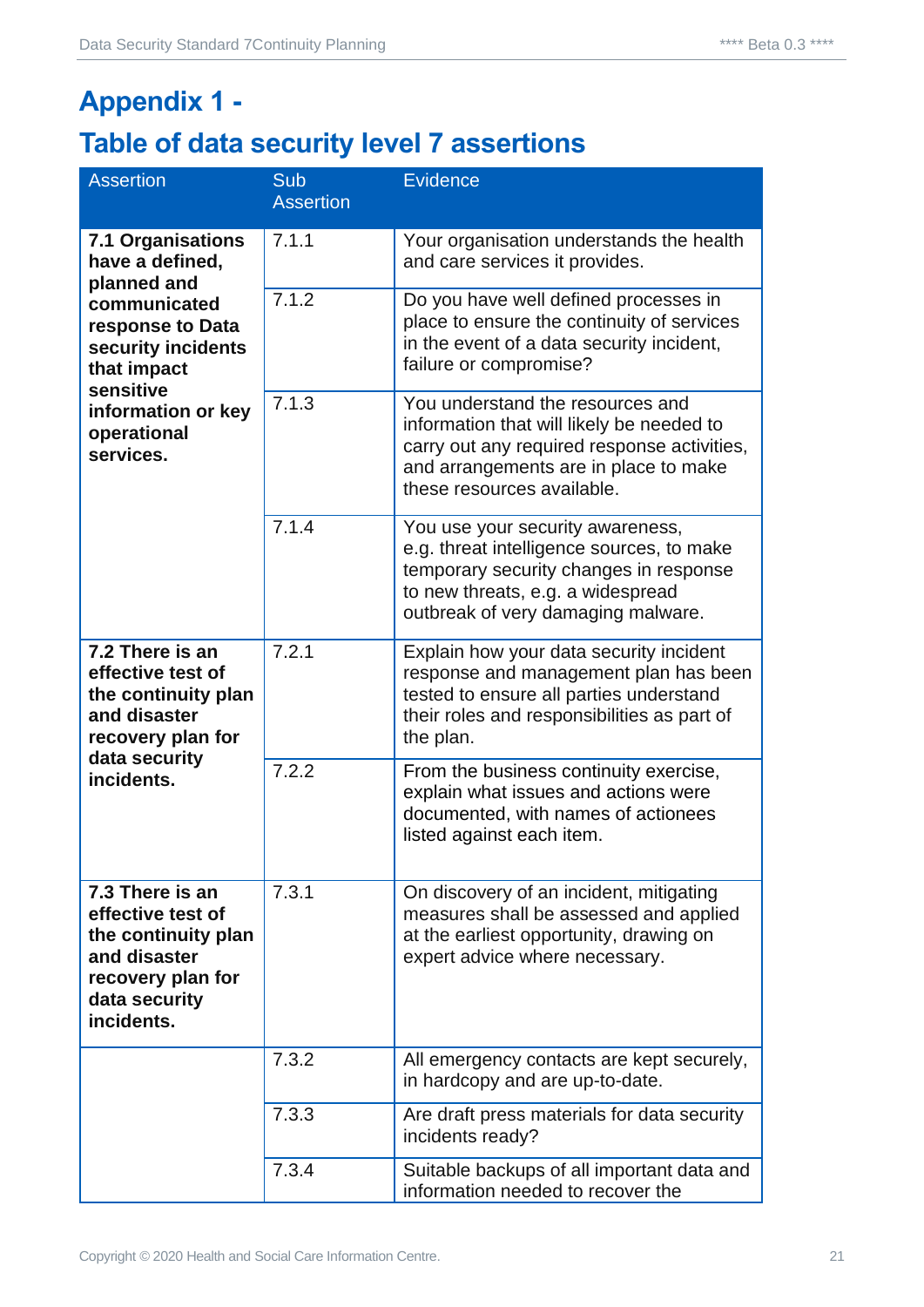|  |       | essential service are made, tested,<br>documented and routinely reviewed.                                                        |
|--|-------|----------------------------------------------------------------------------------------------------------------------------------|
|  | 7.3.5 | Do you test your backups regularly to<br>ensure you can restore the service from a<br>backup?                                    |
|  | 7.3.6 | Are your backups kept securely and<br>separate from your network ('offline'), or in<br>a cloud service designed for this purpose |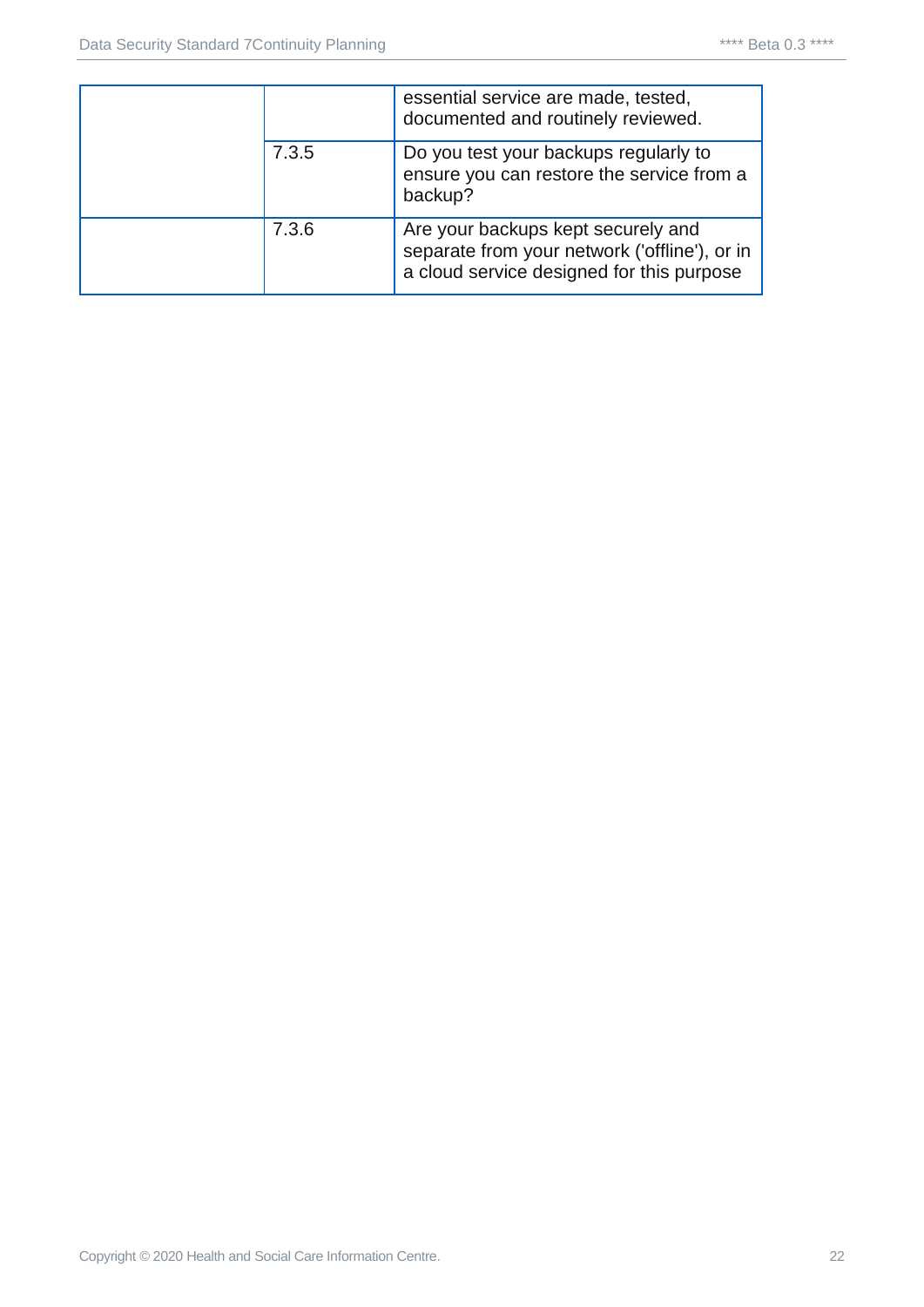## <span id="page-22-1"></span><span id="page-22-0"></span>**Appendix 2 - Useful resources**

**Emergency Preparedness, Resilience and Response (EPRR) business continuity toolkit: NHS England** 

<https://www.england.nhs.uk/ourwork/eprr/bc/>

#### **Emergency Planning / Business Continuity: Pharmaceutical Services Negotiating Committee (PSNC)**

PSNC has produced a business continuity template to meet the requirements of community pharmacy service providers.

<https://psnc.org.uk/contract-it/essential-service-clinical-governance/emergency-planning/>

#### **Response and recovery planning (CAF) : NCSC**

Putting suitable incident management and mitigation processes in place. There are welldefined and tested incident management processes in place, that aim to ensure continuity of essential functions in the event of system or service failure. Mitigation activities designed to contain or limit the impact of compromise are also in place.

[https://www.ncsc.gov.uk/collection/caf/caf-principles-and-guidance/d-1-response-and](https://www.ncsc.gov.uk/collection/caf/caf-principles-and-guidance/d-1-response-and-recovery-planning)[recovery-planning](https://www.ncsc.gov.uk/collection/caf/caf-principles-and-guidance/d-1-response-and-recovery-planning)

#### **Data and cyber security: NHS Digital**

View the latest cyber and data security policy and good practice guidance from NHS Digital's data security centre.

Sign up for security threat bulletins and emergency notifications.

<https://digital.nhs.uk/cyber-security>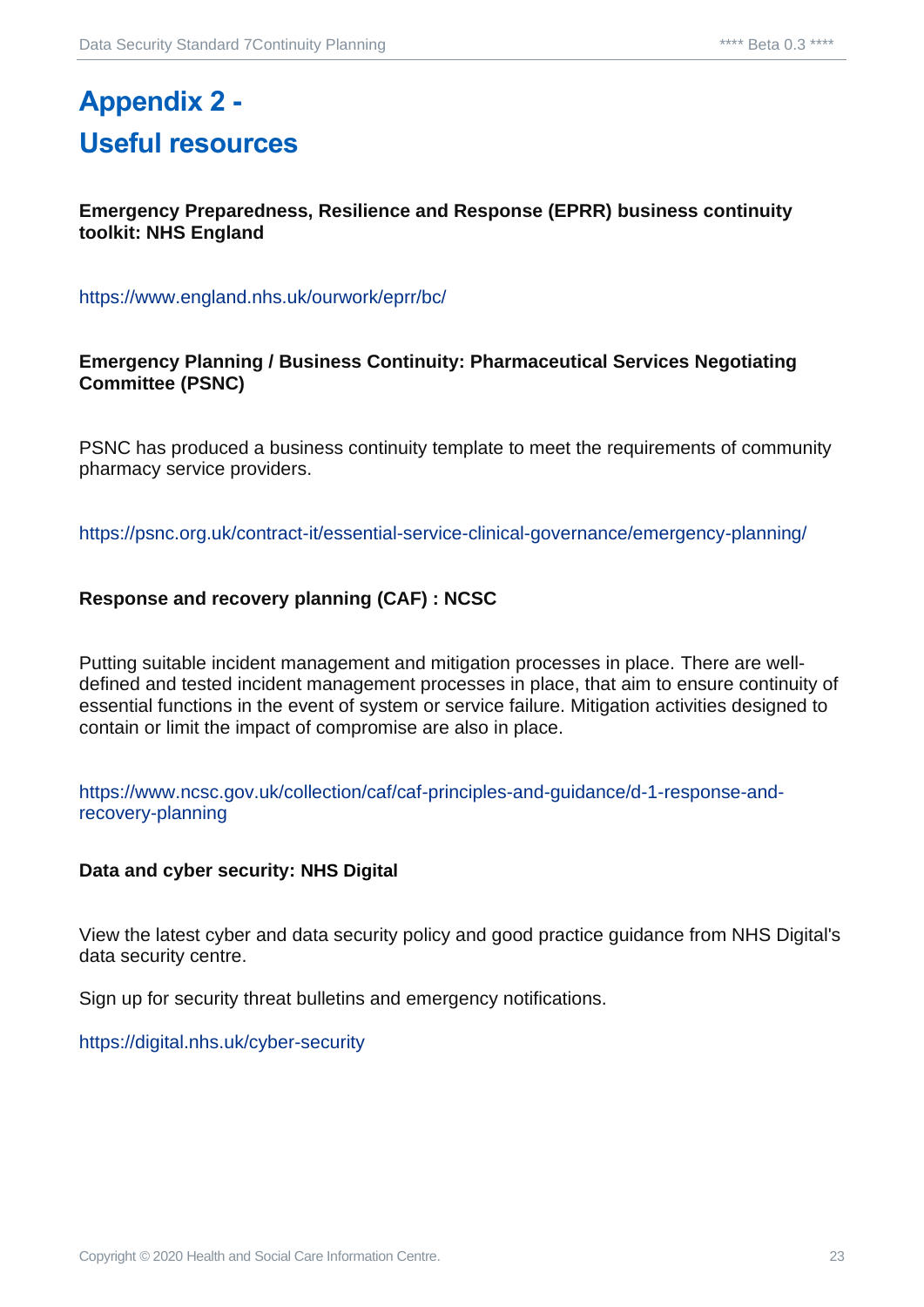#### **How to handle the media following a cyber-attack: Mediafirst**

Example from the commercial sector consideration when handling the press.

Sign up for security threat bulletins and emergency notifications.

<http://www.mediafirst.co.uk/our-thinking/how-to-handle-the-media-following-a-cyber-attack/>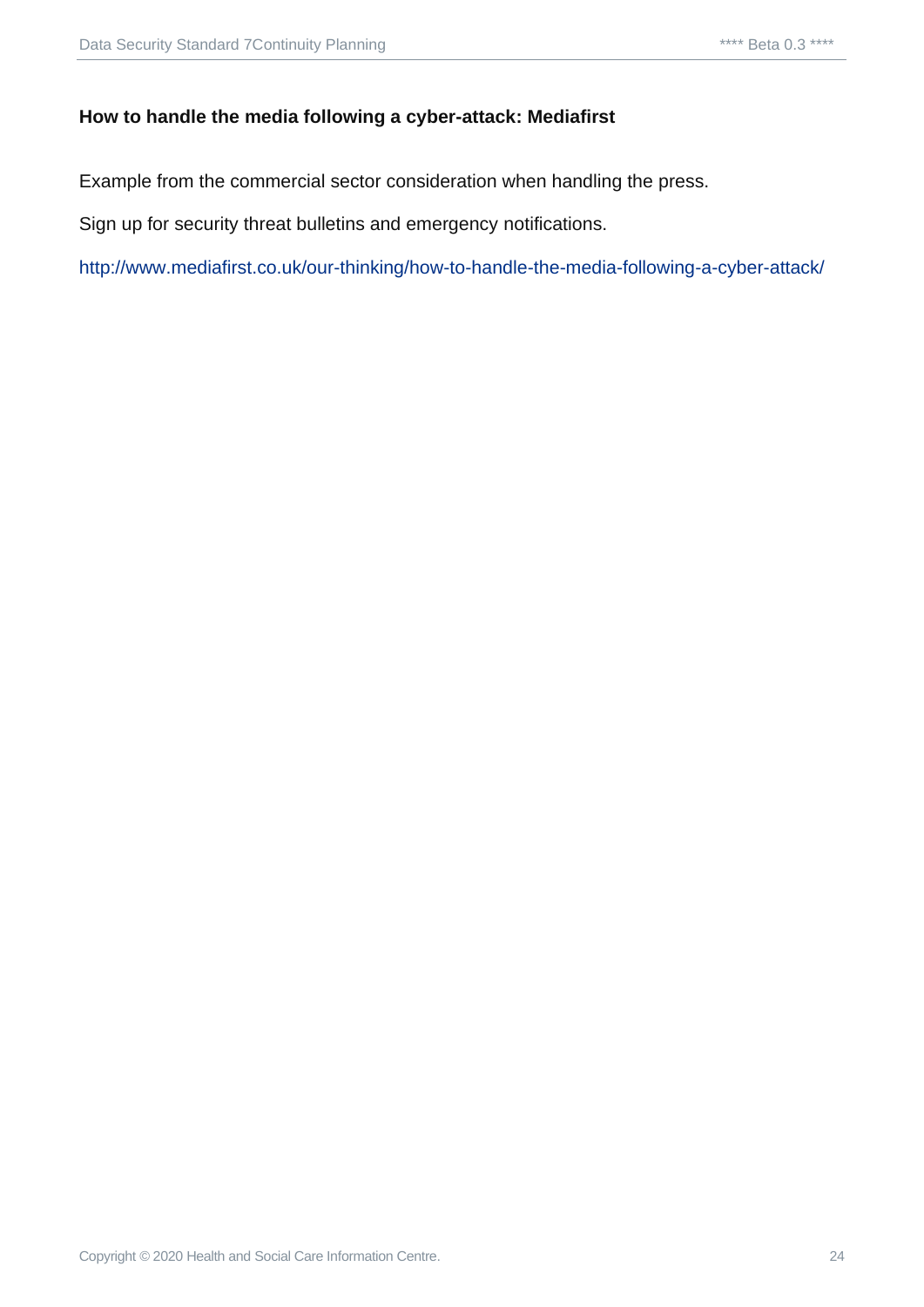## <span id="page-24-1"></span><span id="page-24-0"></span>**Appendix 3 – Data security scenarios**

It is highly recommended that you utilise NCSC exercise in a box for desktop testing

<https://www.ncsc.gov.uk/information/exercise-in-a-box>

However, scenarios from the previous version are included in case you wish to retest last year's response.

*Example A: Stand and deliver!* 

A member of your staff opens up an email attachment which looks legitimate. Sometime after they notice they are unable to open up their work documents. On investigation the damage is not limited to the one person - work all the organisation's network shared documents have been encrypted. The member of staff receives a ransom mail detailing where to transfer money to rectify the issue. When trying to mitigate via a backup you run into a problem with the backup tape and creating an inventory.

How do you proceed?

Example B: *makes you want to cry*

Your helpdesk receives an influx of calls reporting from staff stating they have static screen displaying a message asking for payment in bitcoins to unencrypt the PC.

How do you proceed?

Example C: *Not so fast, not so furious*

Your network monitor system starts to alert you of high traffic volumes and helpdesk receives calls from staff reporting sluggish response on networked applications. You manage to trace the IP address (which changes) but is within a range for an eastern European country.

How do you proceed?

Example D: *Pass me the remote*

You notice a trend of calls being received by your helpdesk that the pointer on the screen is moving by itself and opening and closing tiles and files.

How do you proceed?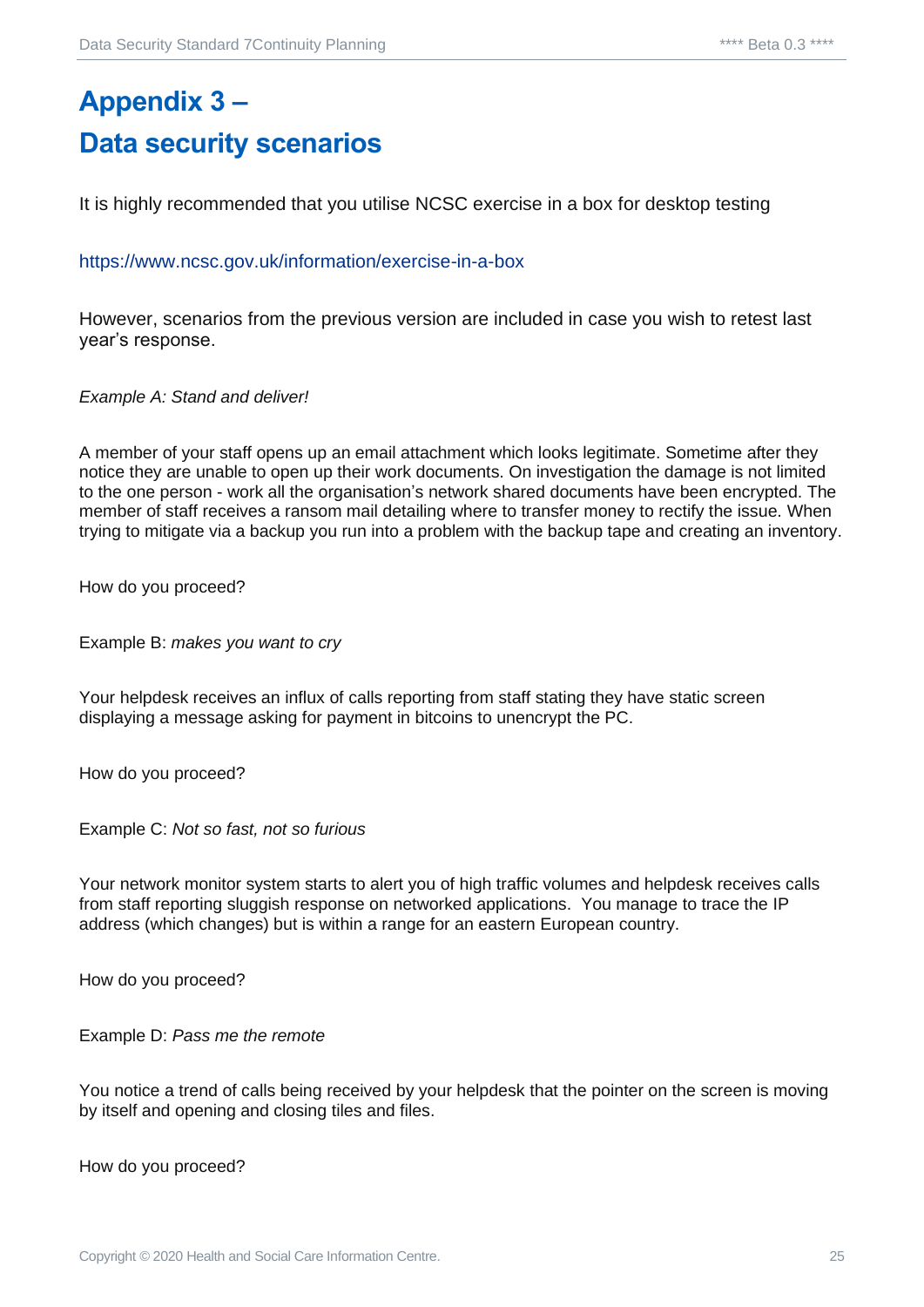Example E: *Not my problem?*

A third party to your organisation (a data processor) reports that it has been subjected to an unspecified cyber-attack. It believes there is a potential for hundreds of your staff records to have been accessed (but cannot prove they have).

How do you proceed?

Example F: *A modern classic?*

A USB stick is found in the staff car park and handed in to reception. It contains a large data set of sensitive patient data. You are initially surprised as you have an endpoint protection system in place preventing unencrypted devices.

How do you proceed?

Example G: *Which way?*

You discover large amounts of your active directory structure has been deleted. In recent weeks as part of cost improvement plans, you have not renewed a number of senior IT contractors' contracts. You remain suspicious.

How do you proceed?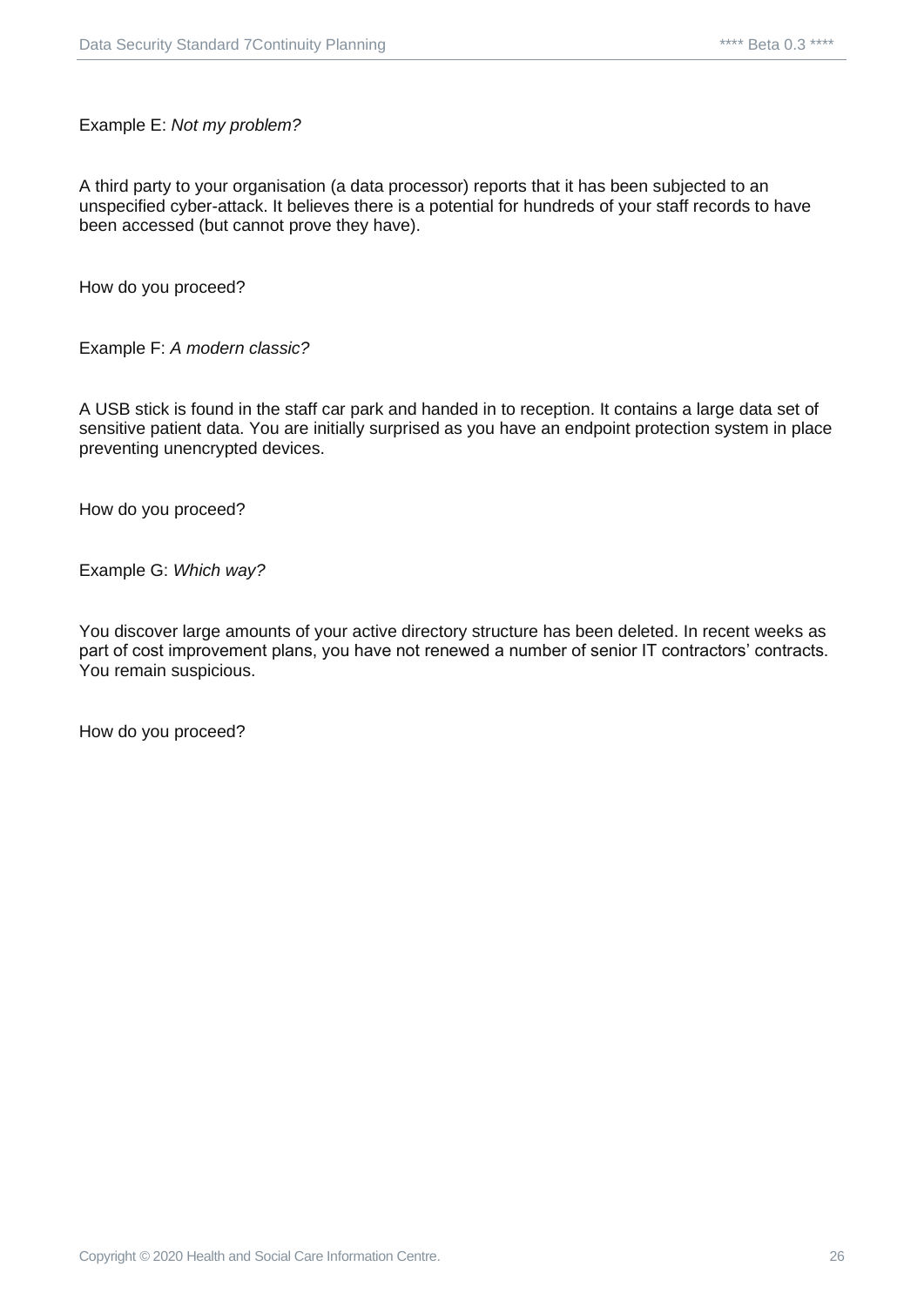## <span id="page-26-1"></span><span id="page-26-0"></span>**Appendix 4 – Example of results of a test**

| <b>Attendance sheet</b> |                                                                                                                                                                                                                                                                                                  |                                  |                    |  |
|-------------------------|--------------------------------------------------------------------------------------------------------------------------------------------------------------------------------------------------------------------------------------------------------------------------------------------------|----------------------------------|--------------------|--|
| <b>Desktop test</b>     | Your network monitor system starts to alert you of high traffic<br>volumes and helpdesk receives call from staff reporting sluggish<br>response on networked applications. You manage to trace the IP<br>address (which changes) but is within a range for the same eastern<br>European country. |                                  |                    |  |
| <b>Review venue</b>     | A meeting room                                                                                                                                                                                                                                                                                   | Date / Time                      | dd/mm/yy @ hh:mm   |  |
| Attendees role          | Mrs Patricia<br>Personnel                                                                                                                                                                                                                                                                        | <b>HR Director</b>               | Patricia Personnel |  |
| <b>Board member</b>     |                                                                                                                                                                                                                                                                                                  |                                  |                    |  |
| Head of IT              | Mr Colin Cloud                                                                                                                                                                                                                                                                                   | <b>IT Manager</b>                | COLIN CLOUD        |  |
| <b>CCIO</b>             | Miss Susan<br>Septum                                                                                                                                                                                                                                                                             | <b>Lead Consultant</b>           | Susan Geptum       |  |
| IG/ data security       | Mr Lee Privilege                                                                                                                                                                                                                                                                                 | IG / IS Manager                  | lee Privilege      |  |
| <b>IT networks</b>      | <b>Miss Cat Five</b>                                                                                                                                                                                                                                                                             | Network Manager                  | $Cat$ $Five$       |  |
| <b>IT servers</b>       | Mr Stan Bye                                                                                                                                                                                                                                                                                      | <b>IT Server Manager</b>         | Stan bye           |  |
| Adjudicator             | Mr Aton Detail                                                                                                                                                                                                                                                                                   | <b>External Audit</b><br>Service | Aton Detail        |  |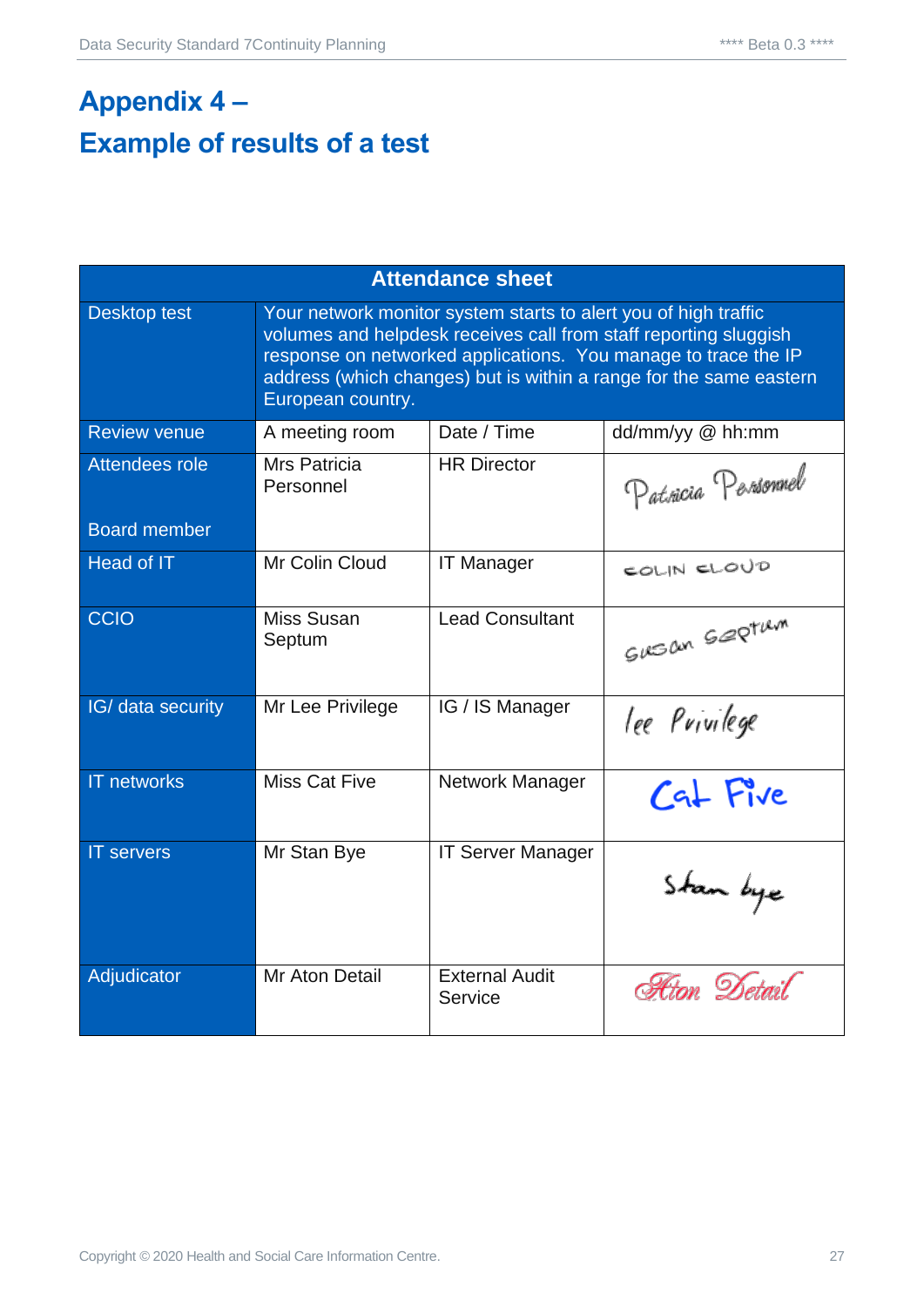| Log of responses      |                                                                                                                                                                                                                                                                                               |             |                            |
|-----------------------|-----------------------------------------------------------------------------------------------------------------------------------------------------------------------------------------------------------------------------------------------------------------------------------------------|-------------|----------------------------|
| <b>Process review</b> | Your network monitor system starts to alert you of high traffic volumes and<br>helpdesk receives call from staff reporting sluggish response on networked<br>applications. You manage to trace the IP address (which changes) but is<br>within a range for the same eastern European country. |             |                            |
| <b>Review venue</b>   | A meeting<br>room                                                                                                                                                                                                                                                                             | Date / time | $dd/mm/yy \n\otimes hh:mm$ |
|                       |                                                                                                                                                                                                                                                                                               |             |                            |

Notes the scenario is not known to the group beforehand.

AD Delivers the scenario.

CF & CC Respond with a discussion on blocking a blanket range of addresses from the Eastern European country.

SS Ask if this will affect a high profile clinical trial running jointly between the organisation and a university hospital in that country as its was one of the Chief Exec top priorities. The group wasn't aware of the trial and data / systems being shared.

#### *Action 1: SS / LP Revisit data flow mapping exercise*

AD asked why during the initial stages why the disaster recovery plan wasn't mentioned or invoked (e.g. war room, disaster team, sitreps, press statement etc).

#### *Action 2: CC Inform team of plan*

There followed a discussion on whether IDS/IPS protection / firewall was dynamic enough to cope with a scenario like this. PP suggested could we contact the support organisation for help and advice. It emerged the firewall was out of maintenance support and the supplier was ceasing firmware upgrade support next year. There was a discussion on why a business case / budget hadn't been identified for a replacement.

#### *Action 3: CF Options appraisal*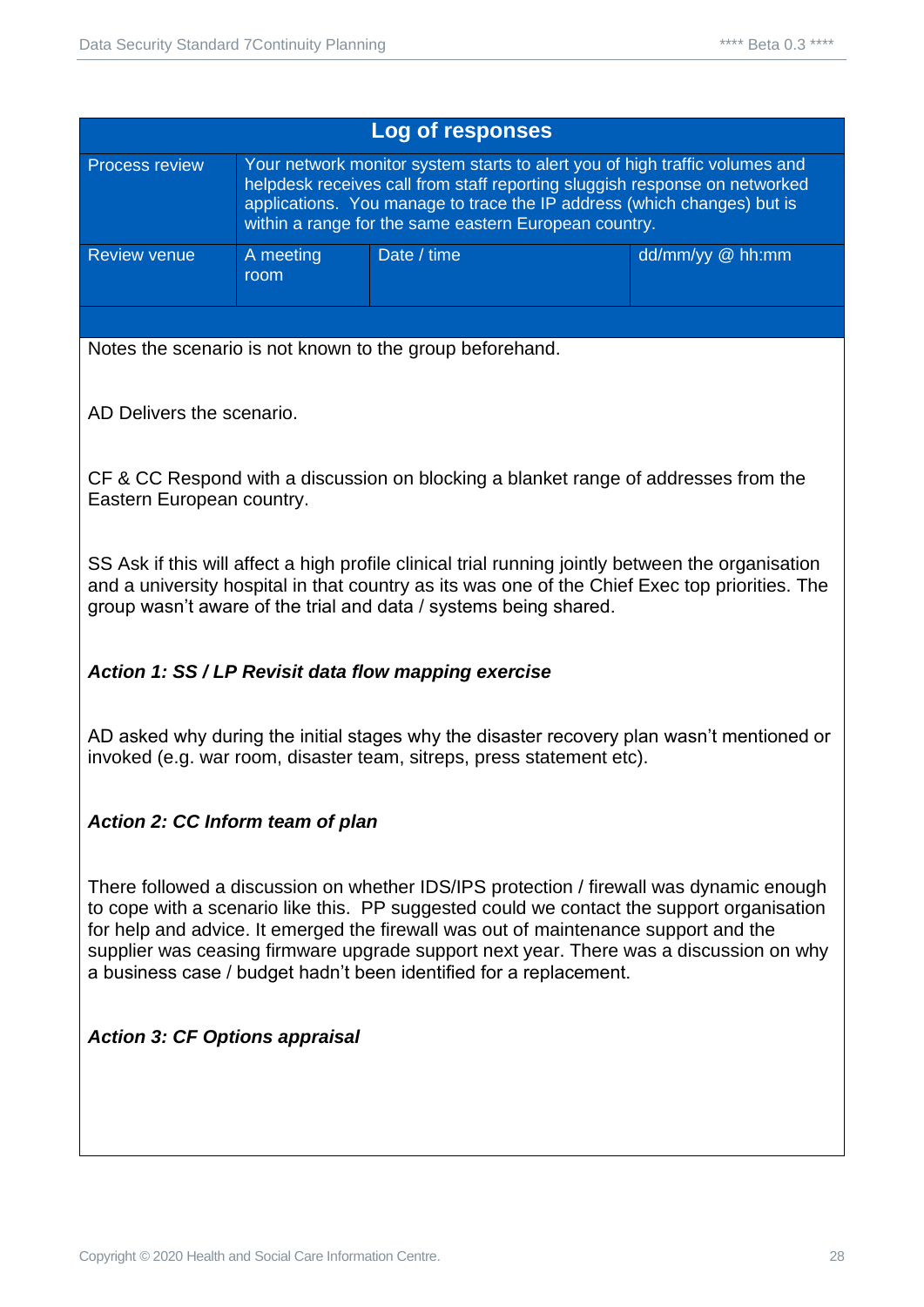AD asked who you would need to alert if the situation went on over an hour and started to affect business critical and clinical systems. The group suggested the local CCG and NHS England but were unsure of others.

#### *Action 4: CC/SS*

AD said after an hour the network traffic dies down but access logs on a financial server are reported as red on the same service. Users to the service are reporting they are unable to log in due to no available licenses.

SB suggested restarting the server, LP suggested a more nuanced approach would be warranted and taking the server off the network to investigate forensically.

AD asked who would undertake such a forensic investigation and what plan would they follow?

The group was unsure due to resourcing constraints and current capabilities.

#### *Action 5: CC/SS/LP*

AD Asked in a scenario where the financial server is now off network. What would you do now as there is no apparent activity.

The group suggested that it would be good to go through various logs on the network and server infrastructure to try to identify any patterns, attack vectors and source. During the course of the conversation it was identified that there is a server SIEM logging system by XYZ for server infrastructure and a different instance and brand (ABC) for network infrastructure. It was discovered you couldn't query across both instances.

#### *Action 6: CC/CF/SB*

*Improvement notes for next meeting*

Useful to bring copies of the BCP, whiteboard for sketching ideas and more role play and time lapsed to give a sense of urgency.

Next scenario scheduled dd/mm/yy hh:mm @ 123 Room followed by follow up action meeting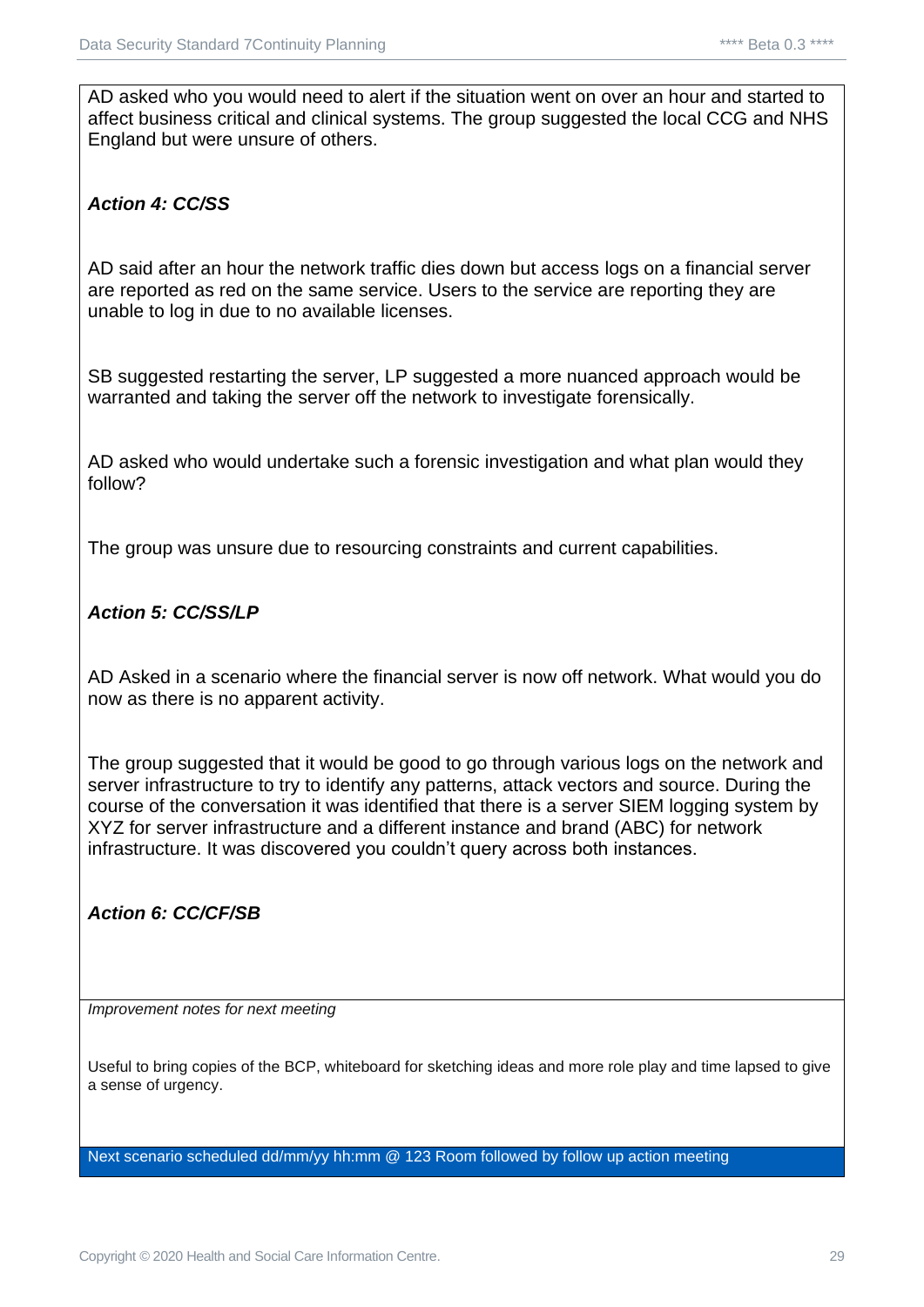| <b>Action plan</b>                                                                                                                                                                                                                                                                                                               |                                        |                                                                                                                                                         |                  |                  |                   |
|----------------------------------------------------------------------------------------------------------------------------------------------------------------------------------------------------------------------------------------------------------------------------------------------------------------------------------|----------------------------------------|---------------------------------------------------------------------------------------------------------------------------------------------------------|------------------|------------------|-------------------|
| Your network monitor system starts to alert you of high traffic volumes and<br><b>Process</b><br>helpdesk receives call from staff reporting sluggish response on networked<br><b>Review</b><br>applications. You manage to trace the IP address (which changes) but is within<br>a range for the same eastern European country. |                                        |                                                                                                                                                         |                  |                  |                   |
| <b>Review venue</b>                                                                                                                                                                                                                                                                                                              | A Meeting<br>Room                      | Date / time                                                                                                                                             | dd/mm/yy @ hh:mm |                  |                   |
|                                                                                                                                                                                                                                                                                                                                  | Agenda item                            | <b>Action</b><br><b>Due</b>                                                                                                                             |                  | <b>Allocated</b> | <b>Status</b>     |
| Agenda /<br>actions                                                                                                                                                                                                                                                                                                              | Data flows                             | Revisit data flows works<br>and particularly offshoring                                                                                                 | dd/mm/yy         | SS/LP            | <b>Unresolved</b> |
| 1)                                                                                                                                                                                                                                                                                                                               |                                        | Actions some flows identified<br>however issues with lack of<br>cooperation, escalated to SIRO                                                          |                  |                  |                   |
| 2)                                                                                                                                                                                                                                                                                                                               | Inform team of<br>plan                 | Redistribute copies to team<br>asking for improvements<br>and have a follow up<br>workshop<br>Action complete                                           | dd/mm/yy         | CC               | <b>Resolved</b>   |
| 3)                                                                                                                                                                                                                                                                                                                               | Produce an<br>options<br>appraisal for | Produce an option paper for<br>boundary protection                                                                                                      | dd/mm/yy         | <b>CF</b>        | <b>Resolved</b>   |
|                                                                                                                                                                                                                                                                                                                                  | firewall / IPS /<br><b>IDS</b>         | Actions: Report completed<br>with CC & SIRO                                                                                                             |                  |                  |                   |
| $\left( 4\right)$                                                                                                                                                                                                                                                                                                                | Who to inform                          | Produce a list of who / how<br>to inform and update plan                                                                                                | dd/mm/yy         | CC/SS            | <b>Resolved</b>   |
|                                                                                                                                                                                                                                                                                                                                  |                                        | Actions: Plan updated                                                                                                                                   |                  |                  |                   |
| 5)                                                                                                                                                                                                                                                                                                                               | Forensic<br>investigations             | Identify suitable course and<br>external expertise                                                                                                      | dd/mm/yy         | CC/SS/LP         | <b>Unresolved</b> |
|                                                                                                                                                                                                                                                                                                                                  |                                        | Actions: Training and / or<br>call off contract identified<br>however no budget exists.<br><b>Escalated to SIRO</b>                                     |                  |                  |                   |
| 6)                                                                                                                                                                                                                                                                                                                               | <b>Unified SIEM</b>                    | Identify a course of action<br>for a unified SIEM.                                                                                                      | dd/mm/yy         | CC/CF/SB         | <b>Resolved</b>   |
|                                                                                                                                                                                                                                                                                                                                  |                                        | Actions: Report produced<br>recommending extending<br>ABC SIEM to cover both<br>sides, enough licenses exist<br>plan produced to rollout                |                  |                  |                   |
| New items                                                                                                                                                                                                                                                                                                                        |                                        |                                                                                                                                                         |                  |                  |                   |
| 7)                                                                                                                                                                                                                                                                                                                               | Remote<br>centres                      | Producing the actions<br>prompted a question<br>whether remote locations<br>within other org estates are<br>covered by the plan or the<br>other estate. | dd/mm/yy         | cc               | <b>New</b>        |
|                                                                                                                                                                                                                                                                                                                                  |                                        | Actions: CC to confirm with<br>counterparts                                                                                                             |                  |                  |                   |
| Items 1 & 5 to be included in next SIRO meeting - on dd/mm/yy @ Board Room 1                                                                                                                                                                                                                                                     |                                        |                                                                                                                                                         |                  |                  |                   |